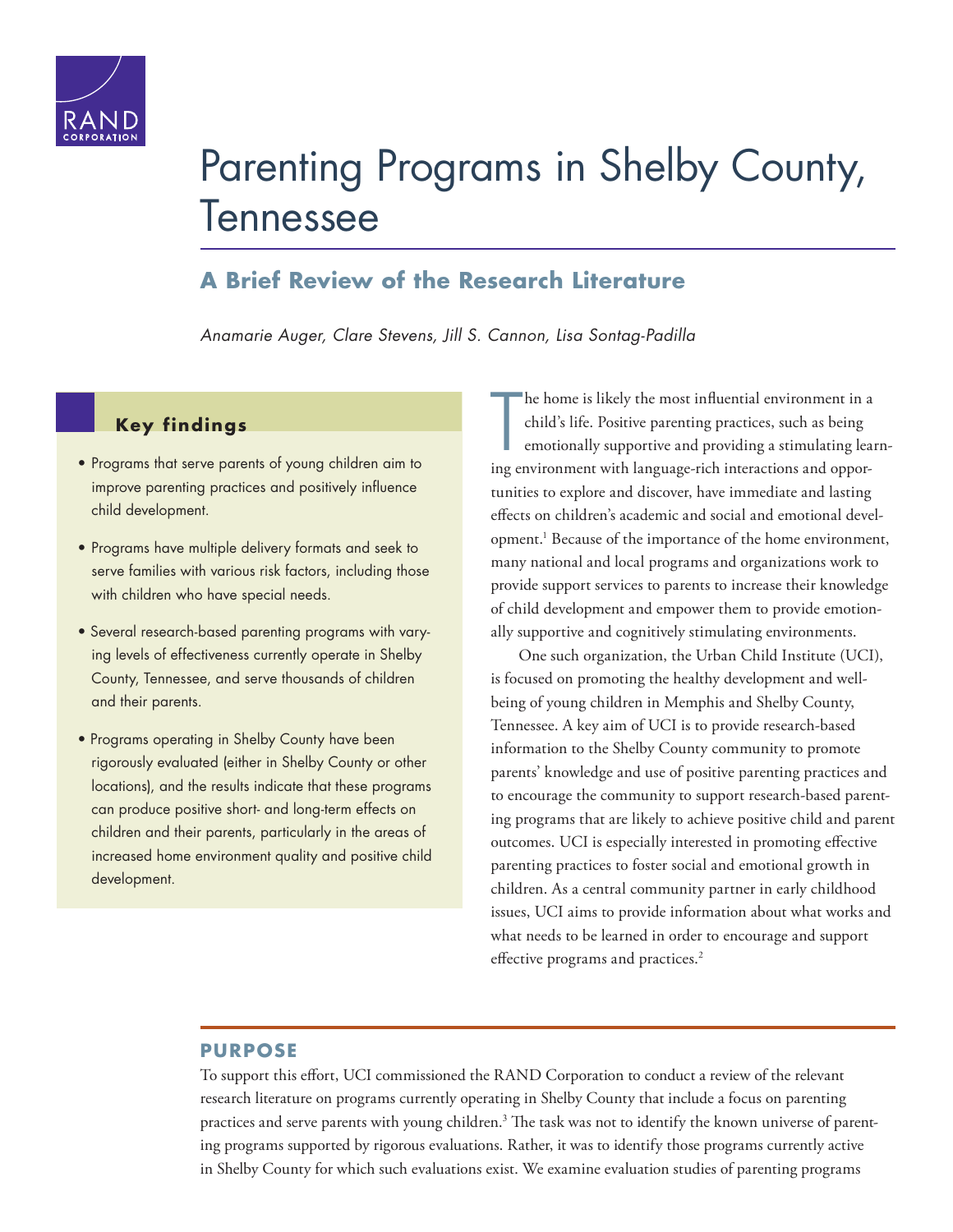operating in Shelby County that include a significant parenting practice component (for parents or legal guardians with children ages birth to five)<sup>4</sup> and discuss the evaluation evidence related to parent and child outcomes. Based on our broad review of this research, we provide guidance for UCI and other organizations in the county about the evidence supporting existing programs and areas where further research is needed. Additionally, we provide recommendations for how UCI, as a community partner, can support connections between parents and programs that foster positive parenting practices for young children.

To accomplish this goal, we draw on national, state, and local research on parenting programs that focus on positive parenting practices and serve parents with young children (birth to age five). We address the overarching question of **what outcomes are associated with previously evaluated parenting programs currently operating in Shelby County, Tennessee.** To acquaint the reader with the full range of programs, we first define what we mean by *parenting programs* and the methods used to identify evaluated programs in Shelby County. Then, we describe the evaluation evidence for programs operating in Shelby County for parents of young children and the outcomes associated with those programs. We conclude with a summary and recommendations for UCI and the community.

#### **DEFINING PARENTING PROGRAMS**

Children whose parents offer an emotionally supportive and cognitively stimulating environment display better social and emotional adjustment and academic skills in early childhood, lasting into their later elementary school years, than children whose parents do not provide a supportive and stimulating environment.5 To help foster such a high-quality home environment and parenting practices, programs for parents with young children work to equip parents with the skills and knowledge necessary to positively support their children's development.

Exact definitions of parenting programs, including programs focused on parent training and education, differ depending on the goal of the program, delivery mode, and populations served. **Definitions of parenting programs commonly include language about assisting parents to communicate about and understand their child's behavior; providing knowledge about appropriate parenting practices, including ways to interact with their child; and supplying parents with the skills and resources necessary to implement**  these practices.<sup>6</sup> Programs focused on providing information

and support to improve parent-child interactions encompass a wide array of delivery models and target diverse audiences. For example, early care and education (ECE) programs, such as preschool, can provide parents with opportunities to participate in classroom activities, chaperone a field trip, or volunteer, which engages parents in their children's early learning. This type of parent participation is commonly referred to as *parent involvement*. 7 Other strategies, such as home visiting interventions or parent education groups, focus more directly on changing parenting practices and include individualized support, such as providing information and coaching regarding developmentally appropriate interactions with children and referrals to community services for parents. Programs with a focus on improving parenting practices can be intensive, providing parents with multiple services and many hours of programming, or can be less intensive and require very little time commitment from parents. For example, a nonintensive program might simply provide parents with written materials that encourage positive parenting practices and offer information about child development.

Populations targeted by programs also vary. Some programs, such as Head Start and Early Head Start, two national programs, focus on serving low-income families regardless of any other family or child characteristics. Other programs specialize in providing parenting services and supports to parents with children with special needs, such as behavioral challenges.<sup>8</sup> Programs can also focus on parents with specific traits, including being a first-time or single parent.<sup>9</sup>

In addition, programs for parents can focus on affecting various elements of parenting practices or the home environment. Programs might target one dimension, such as reading, providing information on the importance of reading and suggesting ways for parents to engage with their children during reading time. Other programs are broad and focus on many dimensions of parenting, such as home safety practices, the importance of emotionally supportive parent-child interactions, developmentally appropriate academic activities that parents can participate in with their children, and methods for handling behavioral problems.

Numerous large-scale reviews of the literature and metaanalyses detail family and child outcomes associated with participation in these programs.<sup>10</sup> Participation in programs for parents with young children can be associated with improved parenting practices, such as increased time spent reading, language development, warm and sensitive caregiving, and less harsh punishment strategies, depending on the program model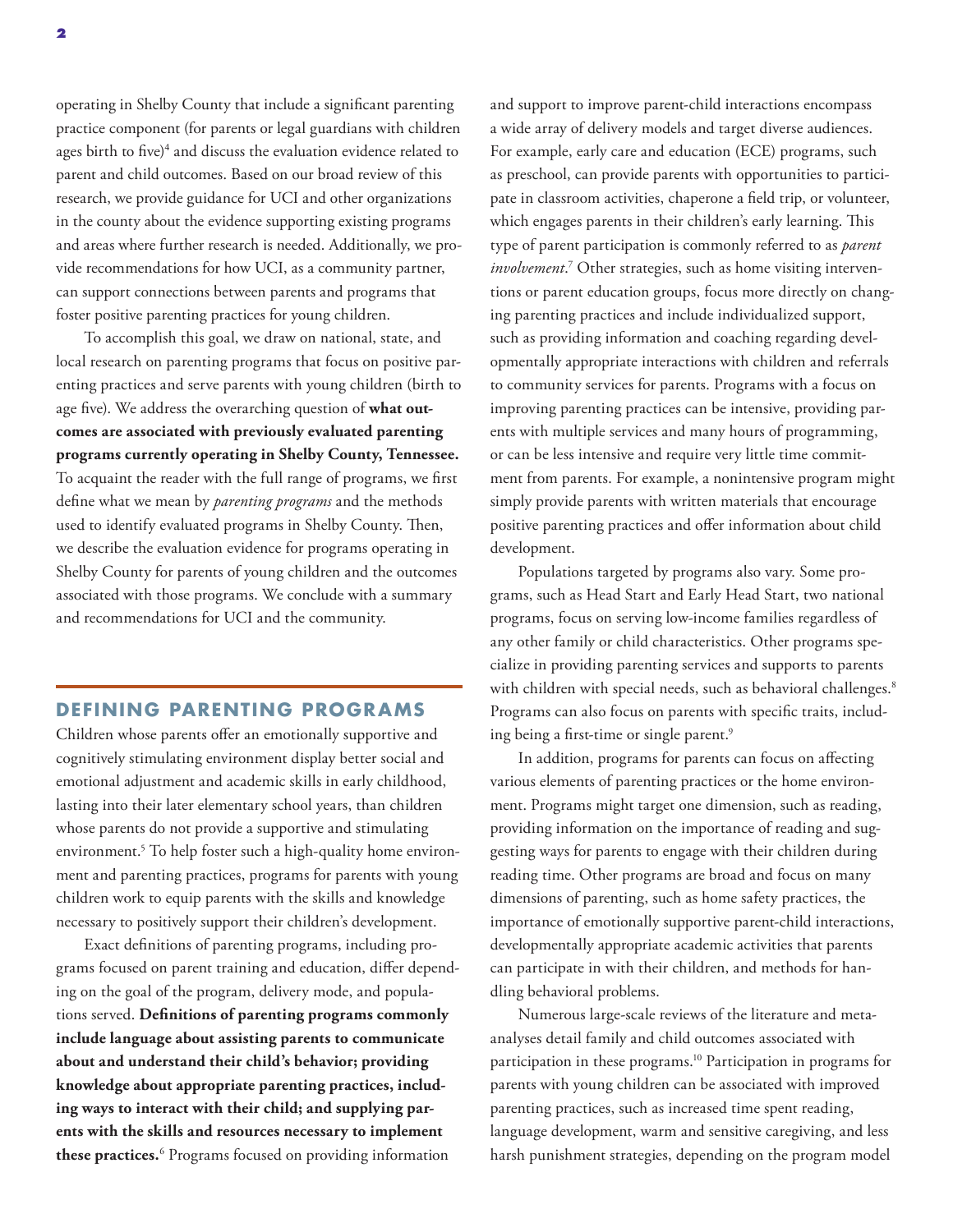and focus.11 One type of program that provides parents with child development knowledge and models positive parenting practices is **home-visiting interventions**. 12 These interventions typically involve a child-developmental expert or other professional (e.g., nurse) conducting home visits with first-time or low-income families at multiple times during the early years of children's lives. Various home-visiting interventions have different foci or cater to diverse audiences. **Center-based ECE programs** can also offer services to parents to support them in strengthening their parenting practices. These programs can foster an environment for parents and guardians to be involved in their children's early learning.<sup>13</sup> For example, centers can offer parenting classes, support groups, family goal-setting sessions, and home visits to families. As with home-visiting programs, not all programs affect multiple domains of parenting behaviors and skills. Other programs serving diverse populations, including low-income parents, seek to engage parents in children's learning through **lighter-touch interventions** that are not as time or resource intensive.

In this report, we focus on programs specializing in improving parent-child interactions, currently operating in Shelby County, and serving parents with young children (birth to age five). The review includes home-visiting interventions, ECE center-based programs, and lighter-touch interventions that are implemented in pediatric offices or other locations.

#### **EVALUATION STRATEGIES**

To understand which parenting programs are effective at achieving program goals, a rigorous evaluation is necessary to isolate the effects of the program on family or child outcomes from other factors that might also relate to outcomes.<sup>14</sup> For example, parents might end a program period with increased positive parenting behaviors. However, without an evaluation, program operators and other decisionmakers do not know whether the changes were a result of the program or would have occurred in the absence of the program. To avoid falsely claiming that a program resulted in a specific positive parent or child outcome, decisionmakers want to compare the results for program participants with those of a similar group of families or children who did not receive the program's services. This design allows the evaluation to determine whether outcomes in the study group can be reasonably attributed to participating in the program. The ultimate aim of a rigorous evaluation is to answer the question, "Did it work?" However, to answer this question,

## A rigorous evaluation is necessary to isolate the effects of the program on family or child outcomes.

it is necessary to first answer the question, "Compared with what?" Thus, the selection of an appropriate comparison group against which we can measure program effects is a critical consideration.

The strongest comparison-group design comes from a randomized experiment in which some members of a group are randomly selected to receive the program and other members of the group are assigned to a comparison or control condition (i.e., a randomized controlled trial [RCT]). In this design, parents who were equally motivated to apply for the program were assigned to the program on the basis of a coin flip, in essence, so that the only difference between those in the program and those not was chance. Using this comparison-group design answers the question, all else being equal, "What would happen to the program participant if she or he had not had the opportunity to participate?" However, conducting an RCT is not always practical or ethical, so other forms of comparison groups must be considered.15

There are several quasi-experimental methods that allow one to select a comparison group that is closely matched to the program participants in the absence of randomization. Though not as strong as an RCT, several designs can produce sound findings through the use of appropriate statistical techniques. In these designs, families in the comparison groups are not denied program access; rather, the study circumstances create a situation where the families do not participate, and these families can be used as a comparison group. Examples include a child just missing a cutoff criterion of a given birth date or a standardized risk-assessment score for program selection, families or children who were living in a program area in the year before the program was offered so are not eligible, a family being placed on a wait list for an oversubscribed program, and a family living in a neighboring community that does not offer the program's services. These design methods use statistical approaches to approximate as best as possible a randomized approach to account for the characteristics that affect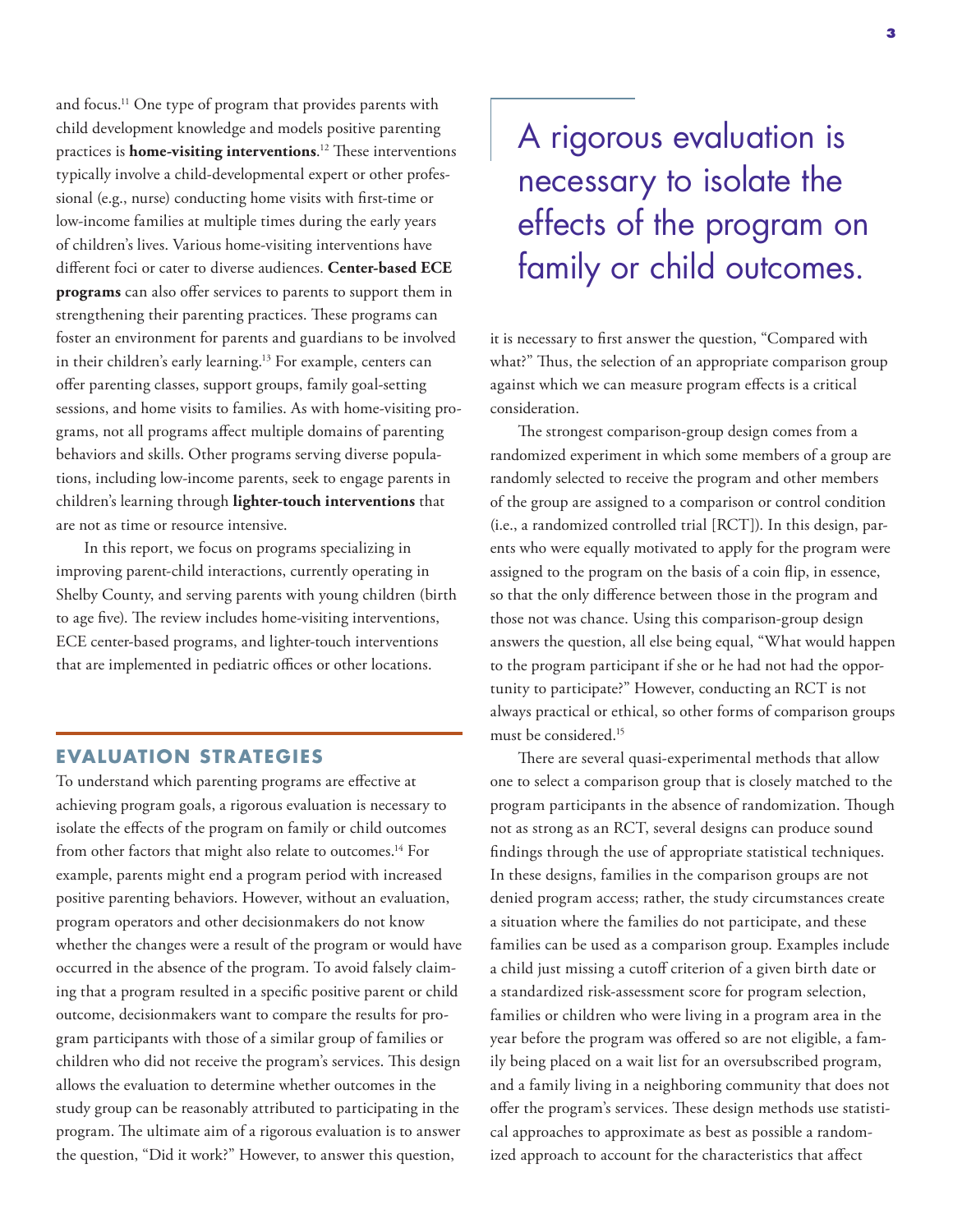the reasons parents or children are selected into a program. This then creates a matched comparison group with similar characteristics to the group receiving the program services. This design produces estimates of program effects that are not influenced by parent or child characteristics that might affect outcomes in the absence of the program. These families are a good comparison to the program group because their exclusion from the program does not depend on parents' actions. When participating or not participating in a program depends on a family's choices, the outcomes found for the program might be confused by other factors, such as motivated parents and good parenting behaviors.

The lack of a comparison group in evaluation design will produce results that decisionmakers will be less likely to accept as true program effects. For instance, if a parenting program measures children's behavioral outcomes at the beginning and end of the program period (*pre-post*), there is no certainty that any changes over time were a result of the program; they might have naturally occurred (e.g., because the child has matured). Moreover, the comparison group has to be appropriate. Comparing children in a Shelby County program group to a Tennessee or national outcome average without adjusting statistically for differences leaves open the possibility that the Shelby County program participants might not have been sufficiently comparable to the state or national group without the program. A well-designed comparison group is necessary to compare results of program participants with what we would reasonably expect to happen in the absence of the program.

#### **METHODS**

We highlight programs currently operating in Shelby County that have undergone formal evaluations—either in Shelby County or through national evaluations—for which there are published research reports. Programs included in this section are a subset of the universe of parenting programs in Shelby County identified by UCI, through a community scan, in the spring and summer of 2015. UCI conducted the scan by first examining published documents from local universities and early learning networks that included lists of parent-education or parent-engagement programs operating in the county. Additionally, UCI staff performed Internet searches to capture any programs for parents that were not listed on the published documents. The main criterion used by UCI to identify programs was that they must serve parents with young children

(birth to age five), regardless of target population, mode of delivery, program intensity, or other characteristics.

Out of the 39 programs included in the original scan, RAND researchers identified seven programs for which there was a focus on parent-child interactions; a rigorous evaluation (i.e., RCT or quasi-experimental designs); and a published, public research report describing the methods used and the program's effects on parenting or child outcomes. Programs meeting these criteria included

- Early Head Start
- Head Start
- Healthy Families America
- Nurse-Family Partnership
- Parent-Child Interaction Therapy
- Parents as Teachers
- Reach Out and Read.

All of these are established programs that also operate outside Shelby County. The other 32 programs included on the UCI list did not meet these criteria. However, it is important to note that this list of seven programs might not be exhaustive. At the time of the scan, there might have been other programs in the county that were not captured because they were not in operation during the period the scan was conducted, an evaluation of the program was not publicly available, or information about the evaluation was not readily accessible. Also, additional parenting programs may be operating in the county that were not included because they did not meet the criterion of serving parents of young children (birth to age five), with a focus on parent-child interactions and child development.

In the following section, we describe the seven programs that have been formally evaluated, including their modes of delivery (e.g., home-based or center-based), the ages of children served, and program results.

#### **RIGOROUSLY EVALUATED PARENTING PROGRAMS IN SHELBY COUNTY**

In this section, we describe the seven parenting programs identified from the UCI list that have undergone a rigorous evaluation, with the goal of indicating what types of outcomes are associated with these programs. We anticipate that local Shelby County organizations interested in improving parenting and childhood outcomes can use this information to support the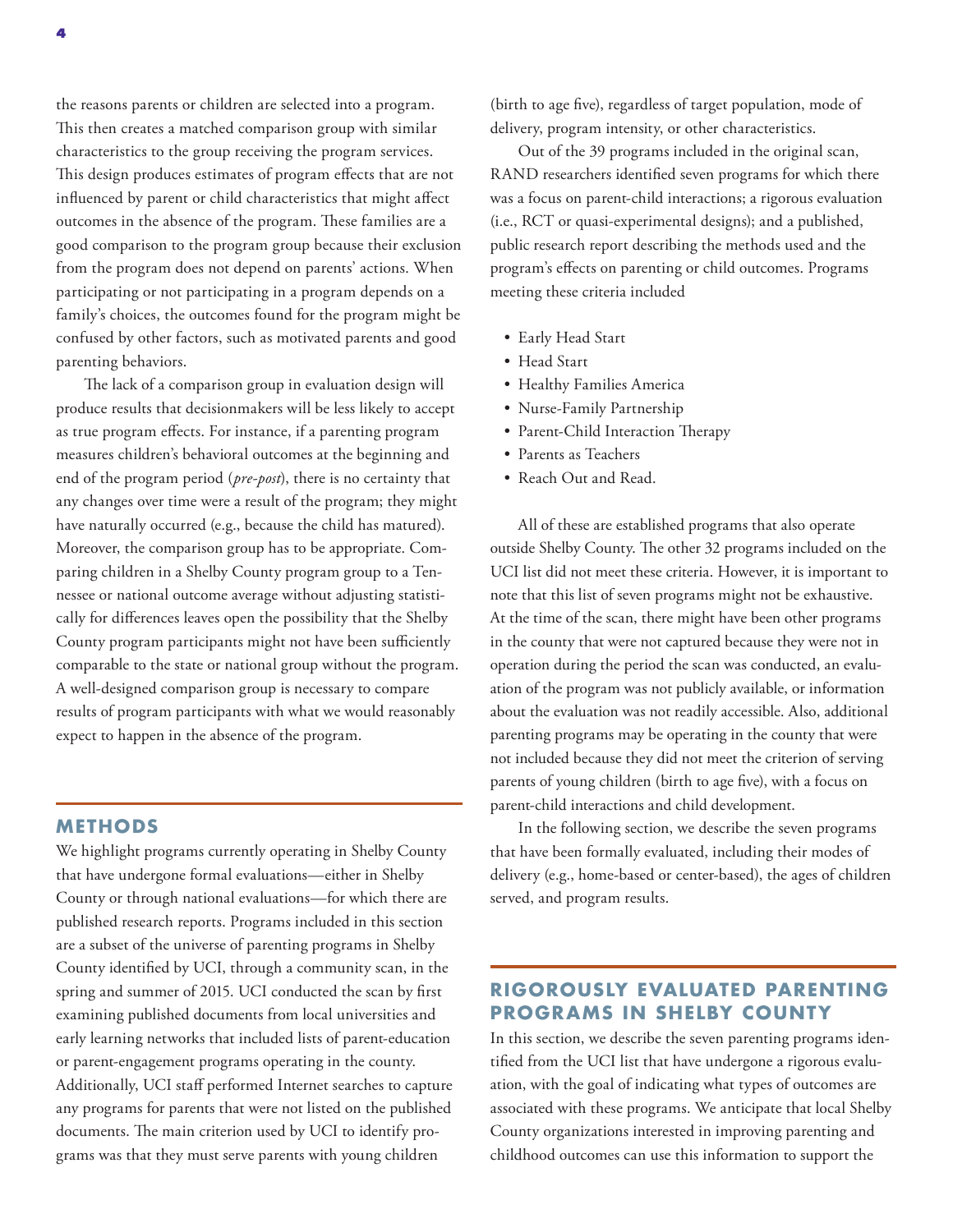programs most likely to achieve outcomes of particular interest or to provide information about such programs to parents, organizations engaging parents of young children, or policymakers.

#### **Early Head Start**

Early Head Start, established in 1994, is a federally funded program designed to serve low-income infants and toddlers, up to age three, and their families, as well as pregnant women. The program focuses on early childhood development, family engagement, and community building. Like Head Start, Early Head Start is governed by the Head Start Program Performance Standards, which are described in the section about Head Start. Early Head Start programs also provide services to pregnant women, including assistance accessing comprehensive prenatal and postpartum care.<sup>16</sup> Programs may be home-based, centerbased, or a combination of the two (a mixed approach). In Shelby County, the grantee for Early Head Start is Porter-Leath Children's Bureau.17 In 2014–2015, the program had funding to provide services for 24 pregnant women and center-based, full-day (five days a week and more than six hours a day) early childhood education slots for 120 children.<sup>18</sup>

#### *Outcomes Associated with Early Head Start*

The Early Head Start program has been evaluated through a federally funded RCT study involving approximately 3,000 children. Data collection for this impact study began in 1996 and occurred at 17 sites nationwide that offered center-based, home-based, or mixed-approach programs. The study assessed child and family outcomes when children were ages two, three, and five.19 Outcomes listed below are derived from the impact study.

Results suggest that the Early Head Start program did have an initial, positive effect on several aspects of parenting practices. As measured when children were two and three years old, Early Head Start parents were more supportive in the language development of their children, were more likely to read daily to their children, initiated more teaching activities, were more supportive during play, and were more likely to set a regular bedtime at age two than parents in the control group.<sup>20</sup> Early Head Start parents were also less likely to report spanking their child than control-group parents.<sup>21</sup> By age five, some of these initial differences no longer existed. Early Head Start parents were not significantly different from control parents in

## Early Head Start had a range of positive, if modest, effects on several developmental domains.

the support they provided either for their children's language development or during play with their children. The significant differences in the report of child spanking had also disappeared. However, by age five, mothers in the Early Head Start group reported lower depression scores and were less likely than members of the control group to live with someone with an alcohol or drug problem.22

In regard to child outcomes, Early Head Start had a range of positive, if modest, effects on several developmental domains. In general, these effects diminished over time, though not all disappeared. As measured at ages two and three and compared with control-group children, Early Head Start children showed less aggressive behavior and were more engaged in play.23 Children whose families were enrolled in the program also scored higher on vocabulary tests and higher on a mental development index than control-group children.<sup>24</sup> By age five, differences in vocabulary and achievement had disappeared. However, children in the Early Head Start group showed more positive approaches to learning and fewer social behavior problems than children in the control group at this age. There were no significant differences between the two groups on emotional regulation at any age. Early Head Start meets the criteria to be listed in the U.S. Department of Health and Human Services Home Visiting Evidence of Effectiveness (HomVEE) registry. The HomVEE registry compiles evidence on home-visiting programs and determines whether programs have high- or moderate-quality impact studies that demonstrate positive effects on children or families.

#### **Head Start**

Launched in 1965, Head Start is a federally funded program serving low-income children, ages three to five, and their families. Head Start programs must provide comprehensive childdevelopment services, child care, case management, health care and referrals, parenting education, and family support. Central to parent engagement or involvement is the development of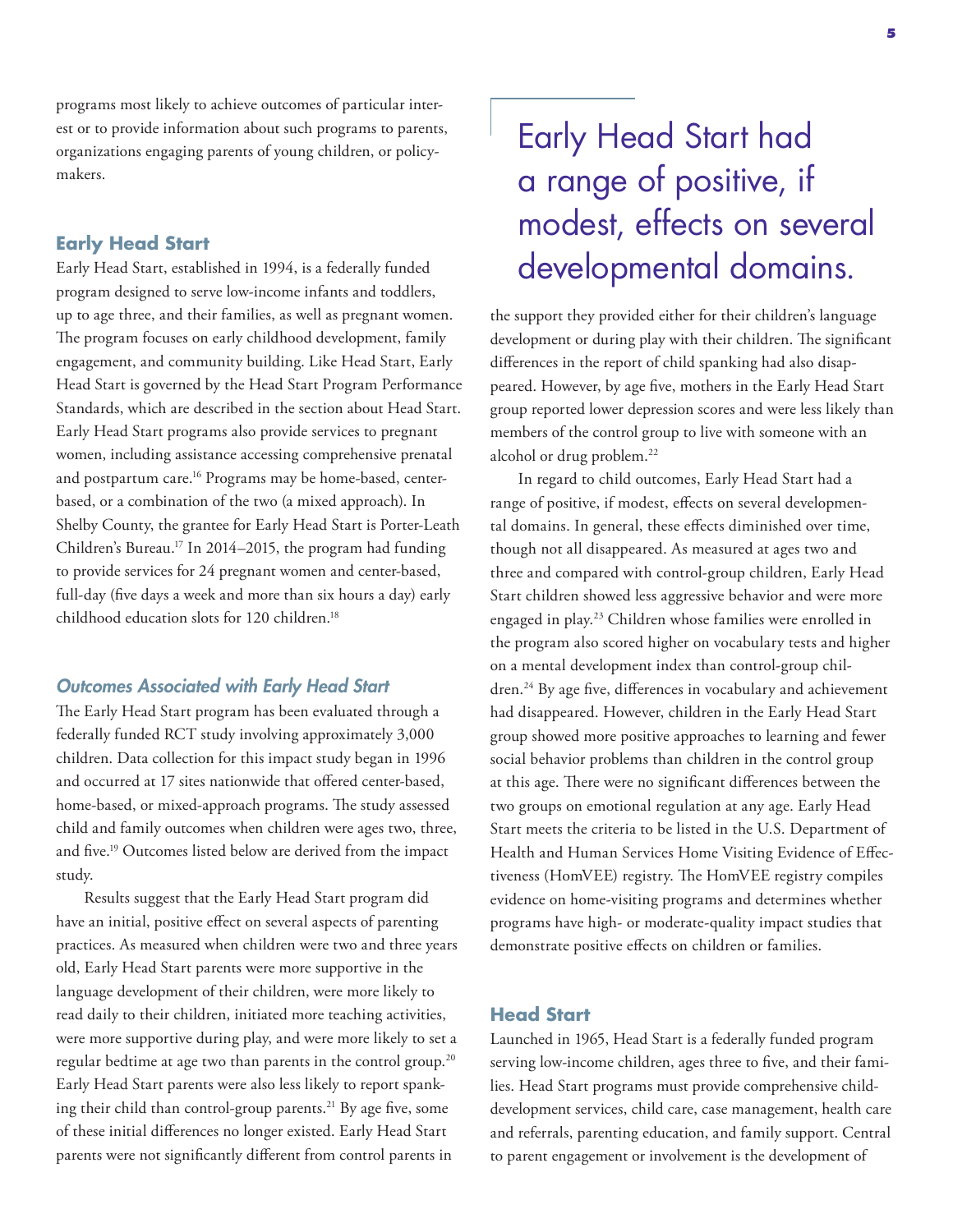a family partnership agreement that includes family goals, responsibilities, and timetables and strategies for achieving goals. In addition, programs must provide parents and families with

- information about and access to community services and resources
- parent-involvement opportunities and education activities
- opportunities to assist in the development of the program's curriculum and to volunteer at their children's centers
- opportunities to enhance their parenting skills, knowledge of, and understanding of the educational and developmental needs and activities of their children
- an environment in which they can share concerns about their children with program staff
- opportunities to participate in family literacy services and health education programs.<sup>25</sup>

Head Start is primarily center-based, though some components may be delivered in the home. In Shelby County, the Shelby County Board of Education is the grantee for Head Start funding and, according to the 2014–2015 snapshot, has funding for 3,812 slots—all of which are center-based.<sup>26</sup>

#### *Outcomes Associated with Head Start*

In the early 2000s, Head Start underwent a rigorous national evaluation, known as the Head Start Impact Study (HSIS). The HSIS was an RCT of approximately 5,000 three- and fouryear-old children and their families who applied to Head Start for the first time in the fall of 2002. Families in the treatment group were offered enrollment in Head Start programs involved in the study; control-group families were not granted access to these programs, though they might have received similar services through other programs. Data collection occurred at several points, beginning with the completion of the child's first year of Head Start and through the child's completion of third grade. The study enrolled three- and four-year-olds, and results for these cohorts were analyzed both separately and combined.27 Unless otherwise noted, findings for Head Start come from the HSIS.

Outcomes for parents whose children were enrolled in Head Start were mixed. One study used HSIS data to examine parental investment in their children both during and after Head Start enrollment. Parental investment was measured by a composite of 65 measures, including such items as time

spent reading with the child and setting a regular bedtime for the child. During the period of enrollment, parents in the Head Start group showed an increase in parent investment in children as compared with parents in the control group. After preschool enrollment ended, this effect diminished, but Head Start parents still displayed more parental involvement than parents in the control group.28

The long-term impact of Head Start on parental investment once children reached third grade is less clear. Only one parental outcome per age cohort was significantly different between the Head Start and control-group parents. For children in the four-year-old cohort, parents reported significantly greater time spent reading to their children, and for children in the three-year-old cohort, significantly more parents in the Head Start group reported use of an authoritative parenting style (high control and high warmth). No other significant effects on any parental outcomes were found.29

Outcomes for children are similarly varied. When looking across findings from the HSIS, there are very few differences between children in the Head Start and control groups on academic performance, social and emotional outcomes, and health status by the time children completed the third grade. The study did find some significant differences on some individual outcomes between the Head Start and control groups heading into kindergarten. However, by first and third grades, those effects largely disappeared.30 In contrast, two quasiexperimental studies that used data from national surveys the National Educational Longitudinal Study (NELS) and the National Longitudinal Survey of Youth (NLSY)—found some long-lasting benefits of the program. In the NELS study, children in the Head Start group experienced significantly less mortality from causes plausibly affected by Head Start than children in the control group. Children enrolled in Head Start also had higher levels of high school completion and college attendance than those not exposed to Head Start.31 In the NLSY study, Head Start children scored significantly higher on math and reading tests through age ten compared with their siblings who were not enrolled in Head Start. Children in Head Start also had significantly better scores on a composite of young adult outcomes (high school graduation, at least one year of college attempted, idleness, criminal activity, teen parenthood, and poor health).<sup>32</sup> It is important to note that differences in program effects for some groups were seen across the studies. Some sources of variation include what services the program offered and demographics, such as the child's race, socioeconomic status, and language spoken at home.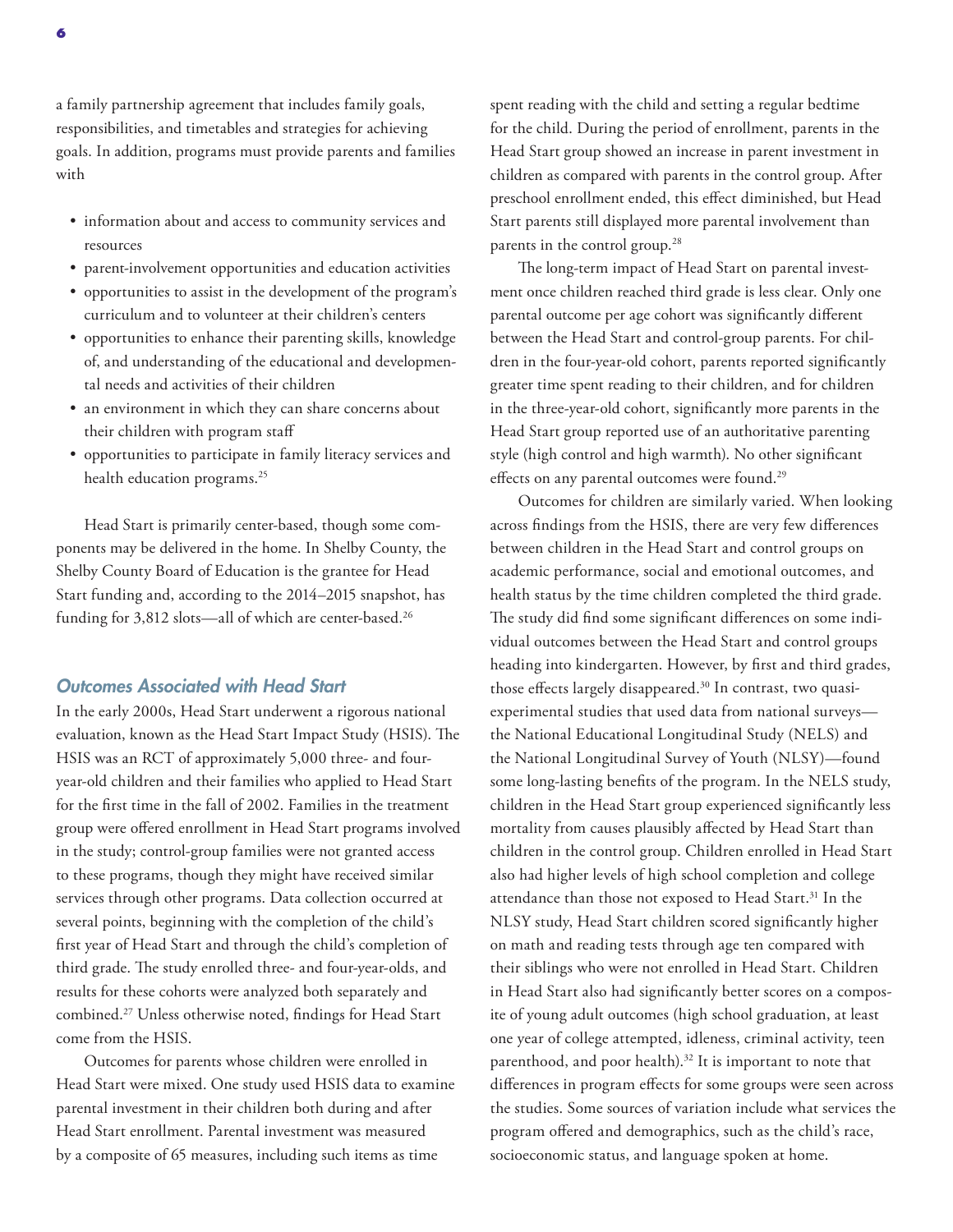#### **Healthy Families America**

Healthy Families America (HFA) is a home-visiting program that specifically targets families with particular risk factors, including single parenthood, low income, childhood history of abuse, substance abuse, mental health issues, or domestic violence.33 Families are typically identified for the program prenatally or within three months of birth and provided weekly home visits until the child is six to nine months old. Home visiting continues until the child is three to five years old, depending on the particular program model. All HFA programs include screenings to determine risk for child maltreatment and other adverse childhood experiences, as well as routine screenings for child development and maternal depression. Local sites choosing to implement HFA have flexibility in what services they provide in the home-visiting component of the program, but in general they include referrals to community resources, information on developmental milestones, modeling of positive parent-child interactions, and supporting parents in crises. Many HFA programs also use an Individual Family Support Plan (ISP) that promotes family goal-setting and problem-solving.<sup>34</sup> HFA aims to reduce child maltreatment and improve children's social-emotional well-being, health, school readiness, and access to community services. Through grants from the Tennessee Department of Health and Department of Children's Services, LeBonheur Children's Hospital offers HFA as part of its community programming. No information is publicly available on the number of families served.

#### *Outcomes Associated with Healthy Families America*

There is limited evidence that HFA fosters positive parenting practices. A comprehensive review of 33 HFA evaluations between 1992 and 2007, including eight RCT studies, documented positive effects on parenting attitudes and the home environment.<sup>35</sup> The same review, however, found HFA's effects on parent-child interaction and maternal life course outcomes to be mixed.

The HomVEE registry rated 19 studies of HFA programs, which had results published in peer-reviewed reports or articles, to be of moderate- or high-quality design.<sup>36</sup> These evaluations all used an RCT study design and were conducted at HFA sites in Alaska, Arizona, Hawaii, New York, and California. Below we summarize results by site location because specific HFA program components vary by site, and the Shelby County community can consider these results in the context of program implementation and targeted populations that most closely match the Memphis HFA model.

The Healthy Families Alaska program enrolled mothers during pregnancy or just after giving birth. Families in the program were to receive weekly home visits until they functioned sufficiently to graduate or until their children turned two, although in reality visits occurred less frequently. The program emphasized the development and use of an ISP to set family goals and monitor progress. The evaluation of the program found no significant differences between HFA and control families on most parenting outcomes, including parenting knowledge, parenting attitudes, parental satisfaction, and parent-child interaction.37 HFA mothers did report significantly better self-efficacy than control mothers, and HFA families were significantly less likely to have a poor total score on a measure of the home learning environment. In terms of discipline tactics and child abuse and neglect, there was no overall program effect on reports of child maltreatment. However, HFA mothers reported using less severe forms of physical discipline less often than control mothers. The two groups were similar in their use of more-severe forms of physical discipline.<sup>38</sup>

The Healthy Families Arizona program followed a similar model, with parents enrolling during pregnancy or just after birth. Home visitors provided emotional support and information to parents, modeled parenting behavior, and addressed substance abuse and mental health issues. The evaluation of the Healthy Families Arizona program found that parents enrolled in HFA were less likely to use certain kinds of abusive discipline behaviors than comparison families; however, the program did not show significant differences on parental report of family violence between HFA and control groups.39 With regard to parental attitudes and behaviors, there were no significant differences between HFA and the control group, with the exception that HFA parents showed less inappropriate expectations of children when measured at age six months. A key component of the HFA program is provision of support and referrals, and HFA families did report using significantly more resources than control families. Significantly fewer HFA parents reported alcohol use, and significantly more HFA parents reported being enrolled in school or training.<sup>40</sup>

The Healthy Families Hawaii program was designed to provide three to five years of home visiting to enrolled families, with visits occurring weekly for most of the child's first year and gradually decreasing in frequency. In practice, visits happened with much less frequency, with families receiving an average of 13 visits in the first year. Home visitors focused on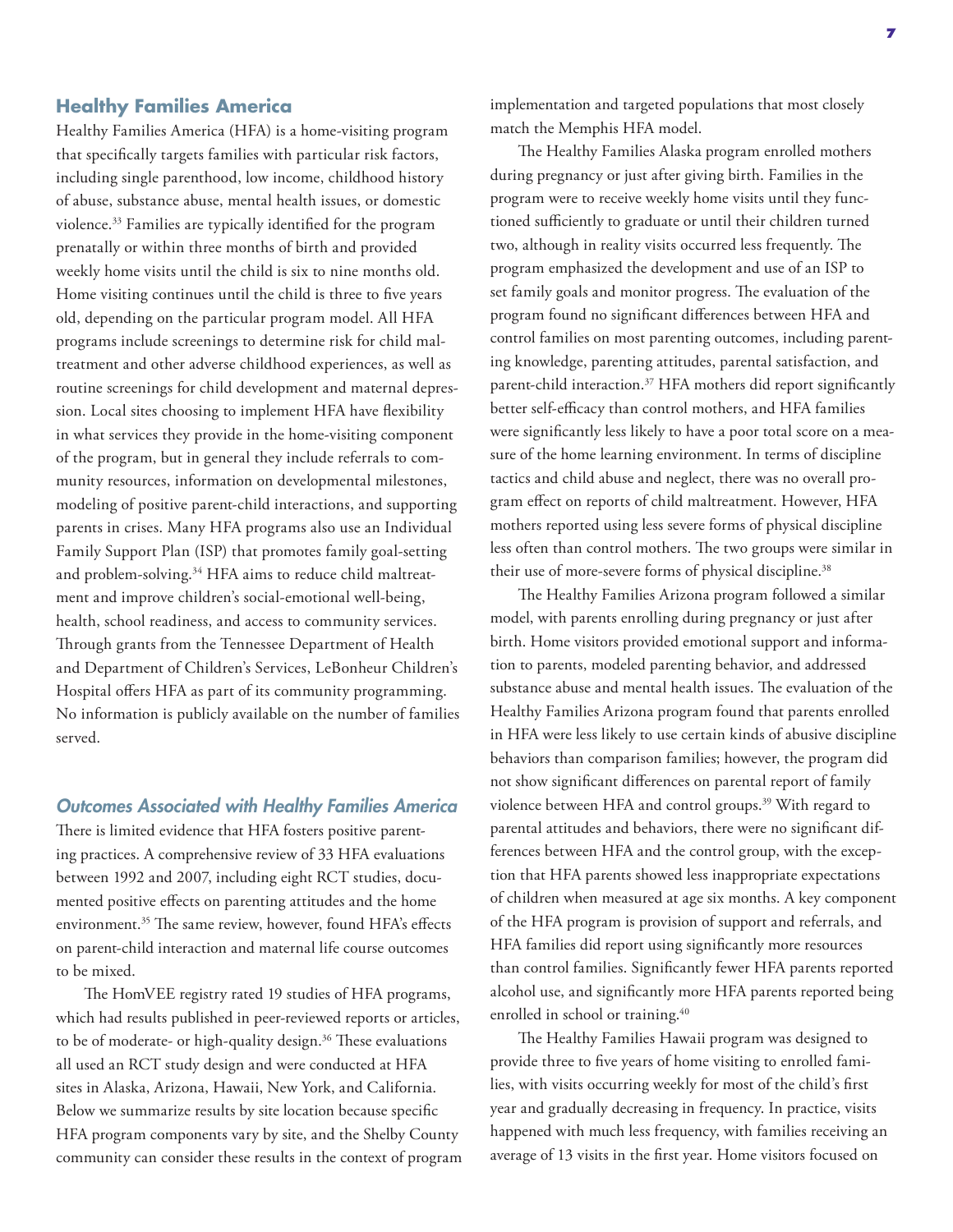helping families develop problem-solving skills, connect with needed services, and develop an ISP. The evaluation of the Hawaii program found that HFA mothers and control mothers did not differ significantly in their use of nonviolent discipline, though HFA mothers were less likely to threaten to spank their children.41 There were no differences between HFA and control groups on self-report of abuse or neglect or substantiated reports of abuse or neglect.

The New York Healthy Families program also aimed for weekly visits during the child's first year; families received an average of 22 visits during their first year enrolled. Like other HFA programs, home visitors offered a variety of parental support services and encouraged the use of an ISP to set and monitor goals. The New York evaluation found that HFA mothers reported committing serious physical abuse less frequently than mothers in the control group and reported more-frequent use of nonviolent discipline.<sup>42</sup> There were no differences between HFA and the control group on substantiated reports of physical abuse or neglect.

HFA has been shown to have some positive effects on child outcomes, though results are mixed. The Alaska evaluation found that HFA children had better developmental and behavioral outcomes than control children, and significantly more often HFA children scored within the normal range for internalizing and externalizing behaviors, compared with control children.<sup>43</sup> The Hawaii study found no differences between HFA and control groups on tests of cognitive development. The New York study found that HFA children scored higher on developmental and social and emotional screeners than control children, though this effect was only seen for boys.<sup>44</sup> Overall, findings for both parents and children are quite varied. This lack of consistency is likely because of the great flexibility individual programs have in implementing HFA.

#### **Nurse-Family Partnership**

The Nurse-Family Partnership provides home visits by a registered nurse to first-time, low-income mothers from pregnancy until the child is two. These home visits occur approximately once a month and are designed to teach mothers about positive health behaviors, child development and appropriate care, and maternal life course development (family planning, participation in the workforce, education, etc.). Currently, Le Bonheur Children's Hospital offers the Nurse-Family Partnership homevisiting program.45 No information is publicly available on the number of families served.

#### *Outcomes Associated with Nurse-Family Partnership*

The program has undergone three large-scale RCTs carried out in Elmira, New York; Memphis, Tennessee; and Denver, Colorado. The Memphis study consisted of 743 families; 85 percent had incomes below the poverty line, and 92 percent were African American.46 Families were enrolled in the study between 1990 and 1991, and outcomes were assessed at several points through the child's 12th birthday. Findings from the Memphis study are presented below.

Over the course of the 12-year follow-up, the study found several positive effects of Nurse-Family Partnership participation on maternal life course. However, for some key outcomes such as maternal education and employment—Nurse-Family Partnership did not appear to have any effect. As assessed when the children were age two, and compared with women in the control group, fewer women in the Nurse-Family Partnership group had pregnancy-induced hypertension or second pregnancies.47 As assessed when children were six years old and compared with women in the control group, women in the Nurse-Family Partnership group had fewer subsequent pregnancies and births, longer intervals between the births of their first and second children, and longer relationships with their current partners (54 versus 45 months).<sup>48</sup> Also, families in the program used fewer months of government assistance and food stamps in the previous 18 months.

As assessed when the children were 12 years old and compared with the control group, mothers in the Nurse-Family Partnership group reported longer relationships with their partner and greater sense of control over important things in their lives. During the 12-year follow-up period, the government spent less per year on food stamps, Medicaid, and Aid to Families with Dependent Children and Temporary Assistance for Needy Families (TANF) for Nurse-Family Partnership families than control families.<sup>49</sup> No statistically significant program effects were found on mothers' education, employment, marriage, and partnership with the fathers of the children at any point.

Similar to maternal outcomes, the Memphis trial of Nurse-Family Partnership found several positive impacts for children enrolled in the program. As measured at age two, children in the Nurse-Family Partnership group had fewer hospitalizations detecting injuries or accidental ingestions and fewer days hospitalized with injuries or ingestions compared with children in the control group. There were no significant program effects on preterm delivery and low birth weight, children's immunization rates, mental development, or behavioral problems.<sup>50</sup> As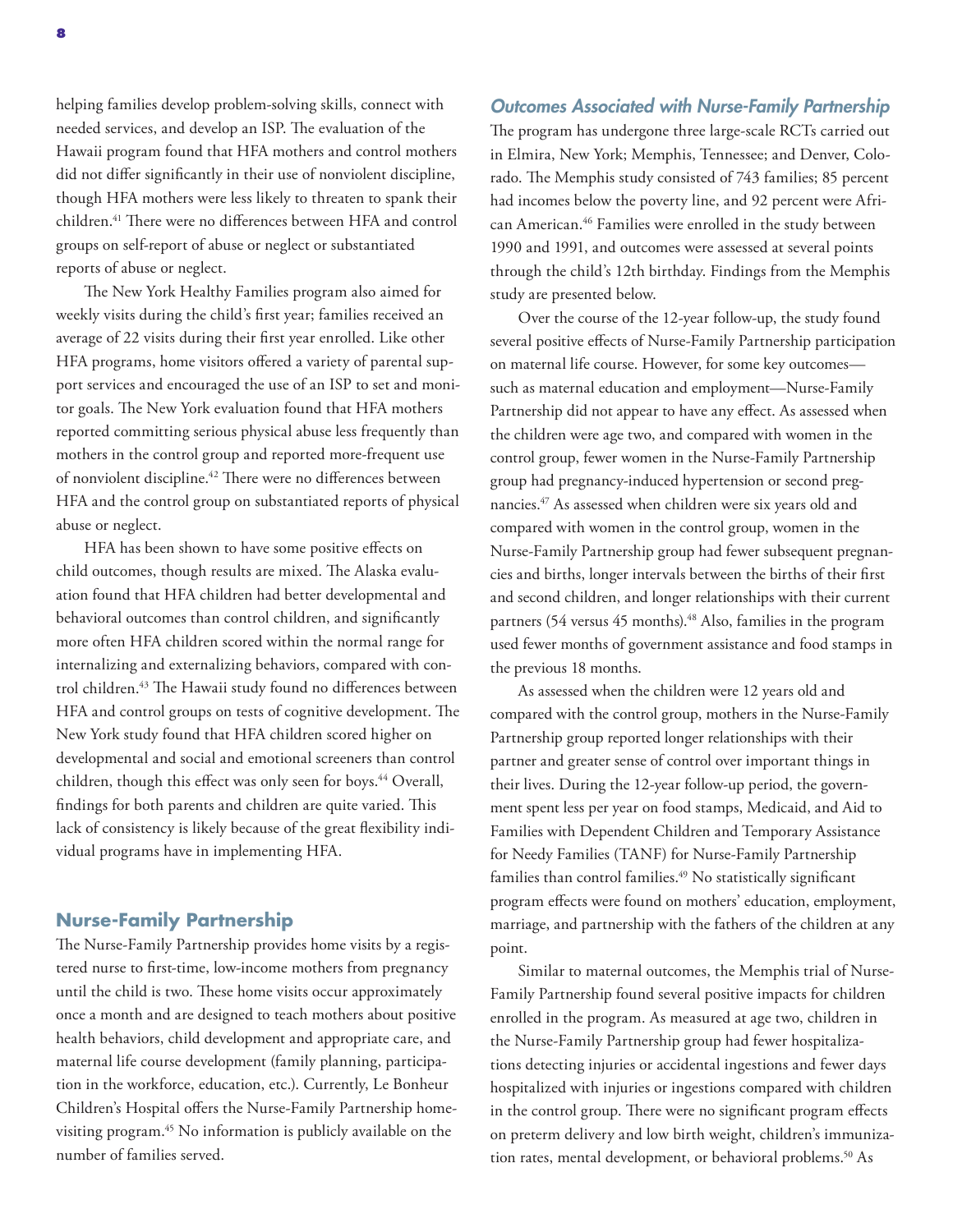measured at age six and compared with children in the control group, children in the Nurse-Family Partnership group were more likely to have been enrolled in formal out-of-home care between ages two and four and a half and had higher scores on tests of intellectual functioning and tests of receptive language. Nurse-Family Partnership mothers also reported fewer child behavior problems in the borderline or clinical range.<sup>51</sup>

At age 12, children in the Nurse-Family Partnership group were less likely to have used tobacco, alcohol, or marijuana in the past 30 days than children in the control group. For those who did report using these substances, children in the Nurse-Family Partnership group reported using fewer of these substances and using for fewer days in the 30 days prior.<sup>52</sup> Nurse-Family Partnership children also reported fewer internalizing disorders. The program did not, however, appear to have significant impacts on child academic achievement or child behavior problems over the course of the 12-year follow-up. Nurse-Family Partnership meets the criteria to be listed in the HomVEE registry.

#### **Parent-Child Interaction Therapy**

Parent-Child Interaction Therapy (PCIT) is a behavioral family therapy approach targeting young children with emotional and behavioral problems. PCIT uses a coaching model to enable parents to teach their children skills needed to improve their social interactions.<sup>53</sup> PCIT was originally designed to be used with preschool-aged children to attain three primary goals: (1) increase the child's self-esteem and decrease externalizing behaviors, (2) give parents a feeling of greater self-effectiveness and competence, and (3) increase positive interaction between parents and children.54 PCIT is currently offered in Shelby County through a clinic at the Boling Center for Developmental Disabilities and through the Exchange Club Family Center. No information is publicly available on the number of families served.

#### *Outcomes Associated with Parent-Child Interaction Therapy*

There is a vast volume of literature documenting the implementation and outcomes of PCIT. All findings discussed here are from a recent meta-analysis that attempted to synthesize program findings across parent and child outcomes from results published from 2004 to 2012.<sup>55</sup> Of the 11 studies included in the analysis, all used either an RCT or quasi-experimental

study design. In general, PCIT appears to have an impact on reducing parental stress. Of the five studies in the meta-analysis that measured parental stress, all found positive effects of PCIT on stress reduction, though effects only reached statistical significance in two of these studies. In addition, four studies examined dysfunctional parent-child interactions; of these, two reported a significant reduction in such interactions.

The meta-analysis similarly found a positive trend for child outcomes. Results from three of four studies measuring child externalizing behavior found that PCIT had a positive effect on reducing these behavioral problems. All three of the studies used an RCT study design, although the sample sizes were relatively small. All 11 studies included in the meta-analysis showed at least a small reduction in how much of a problem the child's behavior was for the parent, but only six showed that PCIT had a significant effect on this decrease.

#### **Parents as Teachers**

Parents as Teachers is a home-visiting program serving families from pregnancy through kindergarten. The Parents as Teachers program implements the Born to Learn curriculum, the goals of which are to increase parental knowledge of child development, improve parenting practices, facilitate early detection of developmental delays or health problems, prevent child abuse and neglect, and foster school readiness.<sup>56</sup> The program consists of one-hour home visits that occur every two weeks or monthly, depending on family need. During the home visit, the program also offers health, vision, hearing, and developmental screenings for children, group sessions for parents to connect and interact with each other, and links to resources in the community.<sup>57</sup> In Shelby County, Parents as Teachers is run by Porter-Leath.<sup>58</sup> We did not find publicly available information on the number of children served per year.

#### *Outcomes Associated with Parents as Teachers*

The most recent RCT evaluation of Parents as Teachers that examined parent outcomes was conducted with 667 children from three geographically dispersed sites, including one on the Eastern Seaboard, one in a midsize Southern city, and one in a large western city. Outcomes were assessed at or around the child's second birthday, while participants were still receiving Parents as Teachers services. The study found no significant differences between Parents as Teachers and control parents on parenting knowledge, attitudes toward parenting, ease of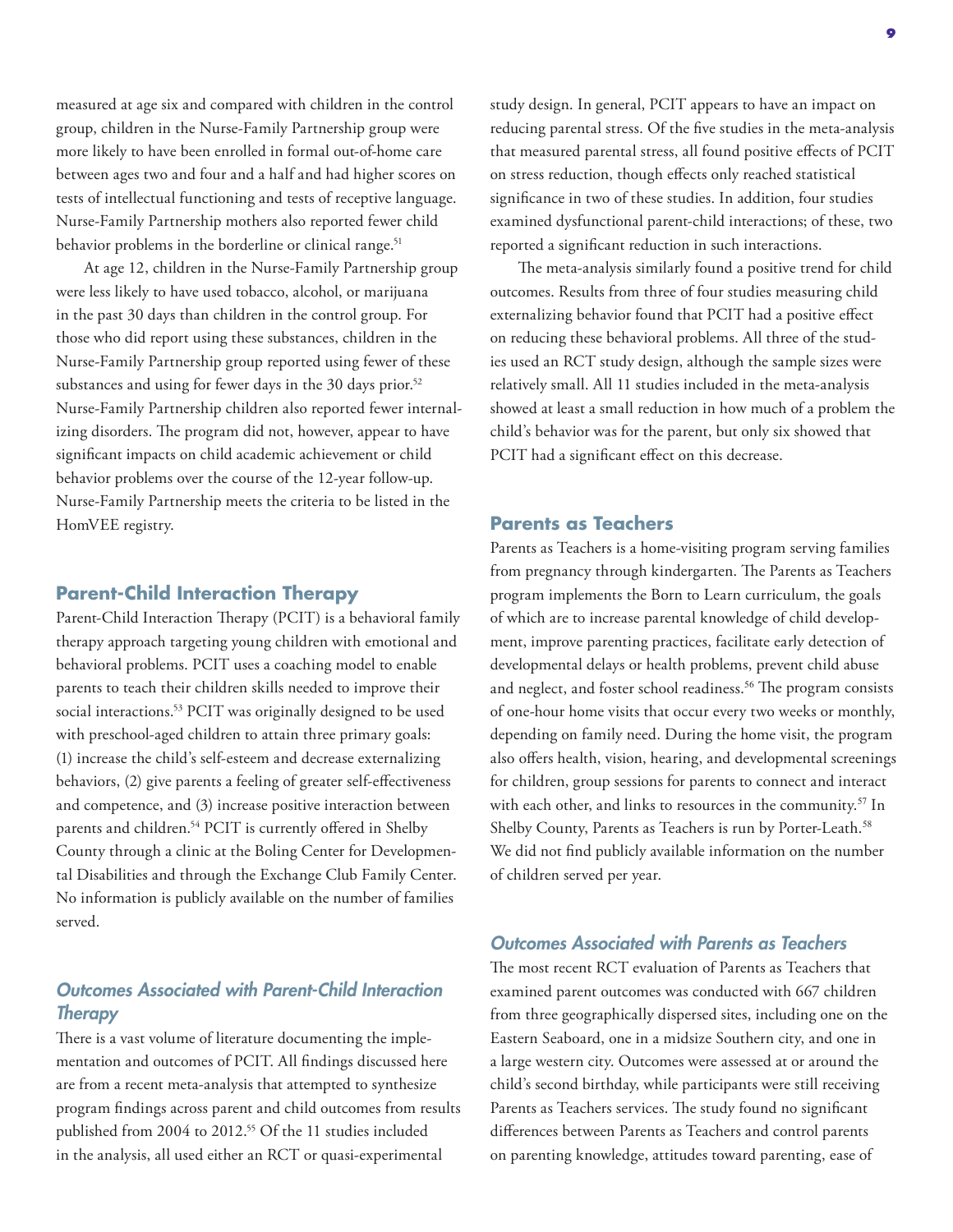remembering details about the child's abilities, promoting language and literacy development, and home-visitor observation of language promotion or parent-child interaction.59 No other recent experimental or quasi-experimental study has reported on parent outcomes.

The same study described above also found no differences between the overall Parents as Teachers group and the comparison group on child outcomes, including cognitive and physical development and parent report of child adaptive social behavior.60 An RCT conducted from 1999 to 2004 with 464 families measured several childhood outcomes and found just one significant positive program impact. As compared with the control group, children from Parents as Teachers families scored higher on a scale measuring persistence of problem-solving with novel tasks at age three.<sup>61</sup> There were no significant differences found for cognitive development, security of attachment, adaptive behavior, language, school readiness, and social skills. Although there are few significant findings of program impact from recent rigorous studies, Parents as Teachers does meet the criteria to be listed in the HomVEE registry and in the Substance Abuse and Mental Health Services Administration National Registry of Evidence-Based Programs and Practices.<sup>62</sup>

#### **Reach Out and Read**

Reach Out and Read (ROR) is a clinic-based program that incorporates early literacy into pediatric health care. The goal of ROR is to encourage parents to read with their children so that children enter school with larger vocabularies and stronger language skills.63 ROR consists of three components: providers give guidance to parents about reading aloud to their children; providers give families a free book at routine health visits between six months and six years of age; and waiting room volunteers read aloud with children, modeling effective strategies for parents.<sup>64</sup> In Shelby County, some pediatric clinics currently implement the program. No public information on the total number of families served is available.

#### *Outcomes Associated with Reach Out and Read*

ROR has been assessed through various studies using RCT, quasi-experimental, and pre- and post-test designs, as well as qualitative analyses. In an RCT evaluation of ROR, lowincome Hispanic families were randomly assigned to the intervention.65 Findings from the study indicate that ten months after the program, families that received the intervention reported reading more to their children and listed reading as one of their favorite activities to participate in with their children. One large, multicenter evaluation of 1,647 white, Latino, and African American families attending 19 sites across ten states found that parents exposed to ROR reported reading aloud to their children more days per week.<sup>66</sup> This study surveyed a sample of parents prior to implementing the ROR program (comparison group) and a separate sample of parents one year after the ROR program was established (intervention group). Intervention parents were also more likely to report book sharing (reading or talking about books) as one of their favorite things to do with their children. Most other studies examining ROR outcomes have smaller sample sizes (i.e., fewer than 200 participants).67 In an ROR study conducted from July to August 1998 at two urban pediatric clinics, the sample consisted of 122 Latino and African American families.<sup>68</sup> Families at the first clinic (intervention group) had been exposed to an ROR program during the previous three years. At the second clinic (comparison group), a similar program started three months before the study. Parents in the intervention group reported reading together with their children approximately one more day per week than the comparison group.<sup>69</sup> Other studies with similarly small samples and nonexperimental designs have also found that exposure to ROR is associated with more time spent reading with children.<sup>70</sup>

With regard to child outcomes, ROR has also been associated with positive effects on children's language skills.<sup>71</sup> Studies that have measured receptive language and receptive vocabulary in children ranging from two to six years old have found that children exposed to ROR performed better on these specific skills.72

#### **Summary**

The seven programs included in this section highlight the previously evaluated parenting programs, including parent education and parent training programs, currently operating in Shelby County. Programs included in this review offer multiple service-delivery options (e.g., center-based, home-based, mixed approach). Additionally, all programs affect one or more domains of parenting practices or child outcomes. However, not all programs affect every domain, and some appear to be more effective than others at improving parenting or child outcomes. For example, several home-visiting programs are currently operating in Shelby County, yet not all are producing the same outcomes (e.g., Parents as Teachers compared with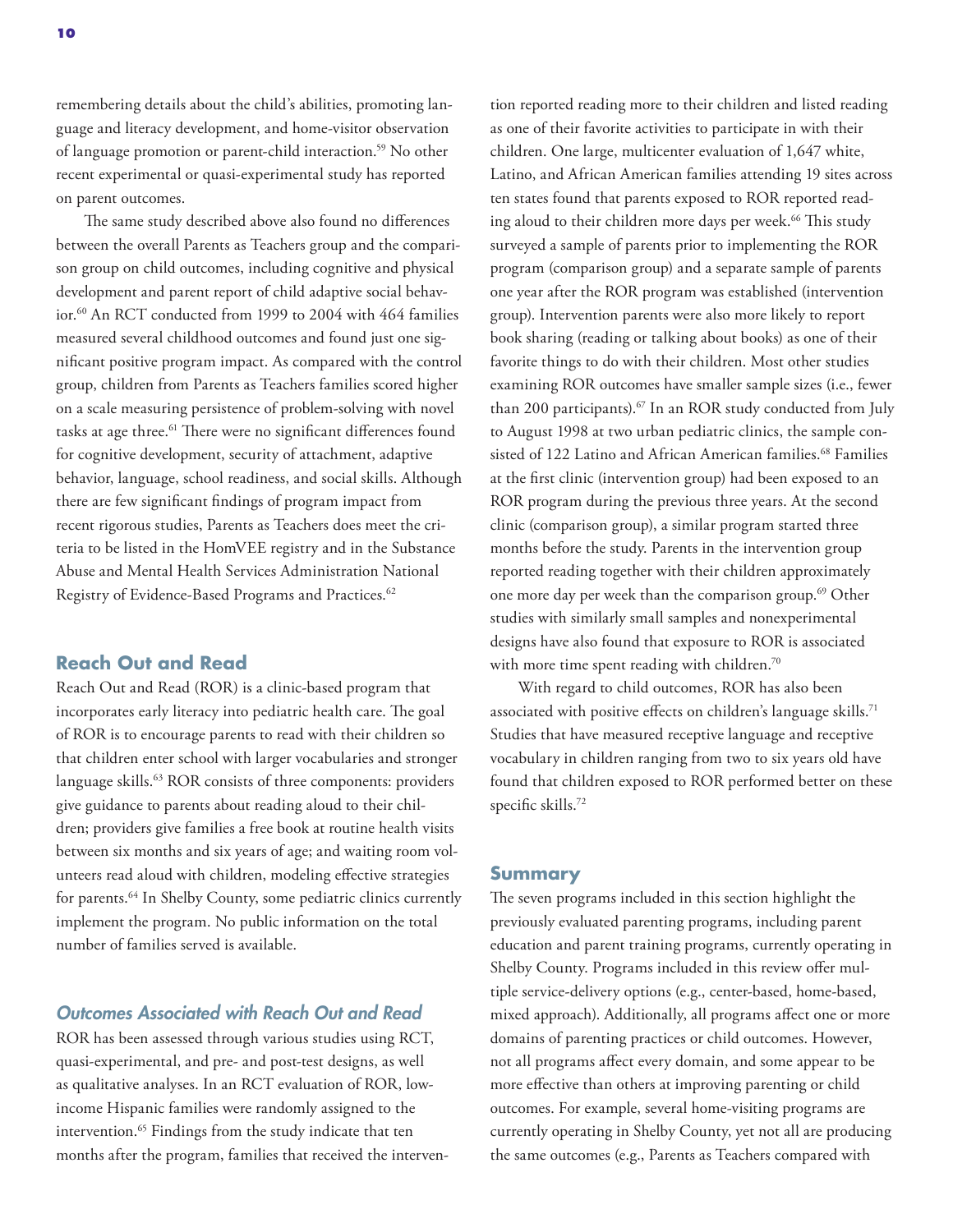## Although evidence exists that supports the effectiveness of parenting programs, not all programs produce the same levels of evidence of effectiveness, and notable gaps in the research remain.

Nurse-Family Partnership), which might be a result of program goals or focus, among other reasons. In the conclusion section, we focus on how organizations in Shelby County can use this information to support evidence-based programs similar to some of the ones described here or promote rigorous evaluations of parenting programs in the county.

#### **CONCLUS ION**

The goal of this report was to answer the research question of **what outcomes are associated with previously evaluated parenting programs currently operating in Shelby County, Tennessee.** We described seven rigorously evaluated programs currently operating in Shelby County. Each of the programs included in this report is associated with improvements in at least some parenting or child outcomes. We find that some parenting programs included in this report are more intensive in service delivery than others (e.g., Nurse-Family Partnership compared with ROR), and some programs have produced more-robust results than others (e.g., Early Head Start compared with Parents as Teachers). Additionally, some of the parenting programs in the report are able to demonstrate long-term effects, such as Head Start and Nurse-Family Partnership. We described the seven programs individually and the outcomes associated with each as a way for UCI and organizations to understand the evidence supporting these programs. Next, we discuss some key gaps in the knowledge base of parenting programs and conclude with recommendations for organizations in Shelby County wishing to support and promote such programs.

#### **Gaps in the Knowledge Base of Parenting Programs**

Although evidence exists that supports the effectiveness of parenting programs, not all programs produce the same levels of evidence of effectiveness, and notable gaps in the research remain. First, **programs have varying levels of intensity**. For example, Nurse-Family Partnership and Early Head Start are fairly intensive programs compared with ROR; however, the cost for the latter is significantly less. Given this, a next research step could be cost-benefit analyses of programs, particularly those that have not previously undergone similar analyses, to determine how the costs and benefits of programs with varying intensities differ. Second, **programs target different audiences**. The majority of research on program effectiveness comes from disadvantaged or at-risk populations; less is known about the effectiveness of programs on a universal scale. Providing all parents access to programming may be beneficial but with limited funding may not be realistic. Because of this, understanding more about what works for which parents or children is an important next step for program evaluations and for future program implementation.73

Finally, many parenting programs currently operating in Shelby County have not undergone rigorous evaluations on a large scale. For those that have, even fewer have conducted long-term follow-ups. Understanding whether programs, particularly those that are rolled out on a more local level, lead to improved parenting practices and child outcomes is essential for program funding and longevity. Conducting rigorous evaluations can help practitioners articulate the value added from their programs and help funders determine which programs to continue or begin supporting.

#### **Recommendations for UCI and Organizations in Shelby County**

Based on the overviews of rigorously evaluated parenting programs in Shelby County, as well as the above discussion of gaps in the knowledge base, we provide two overarching recommendations for such organizations as UCI in Shelby County that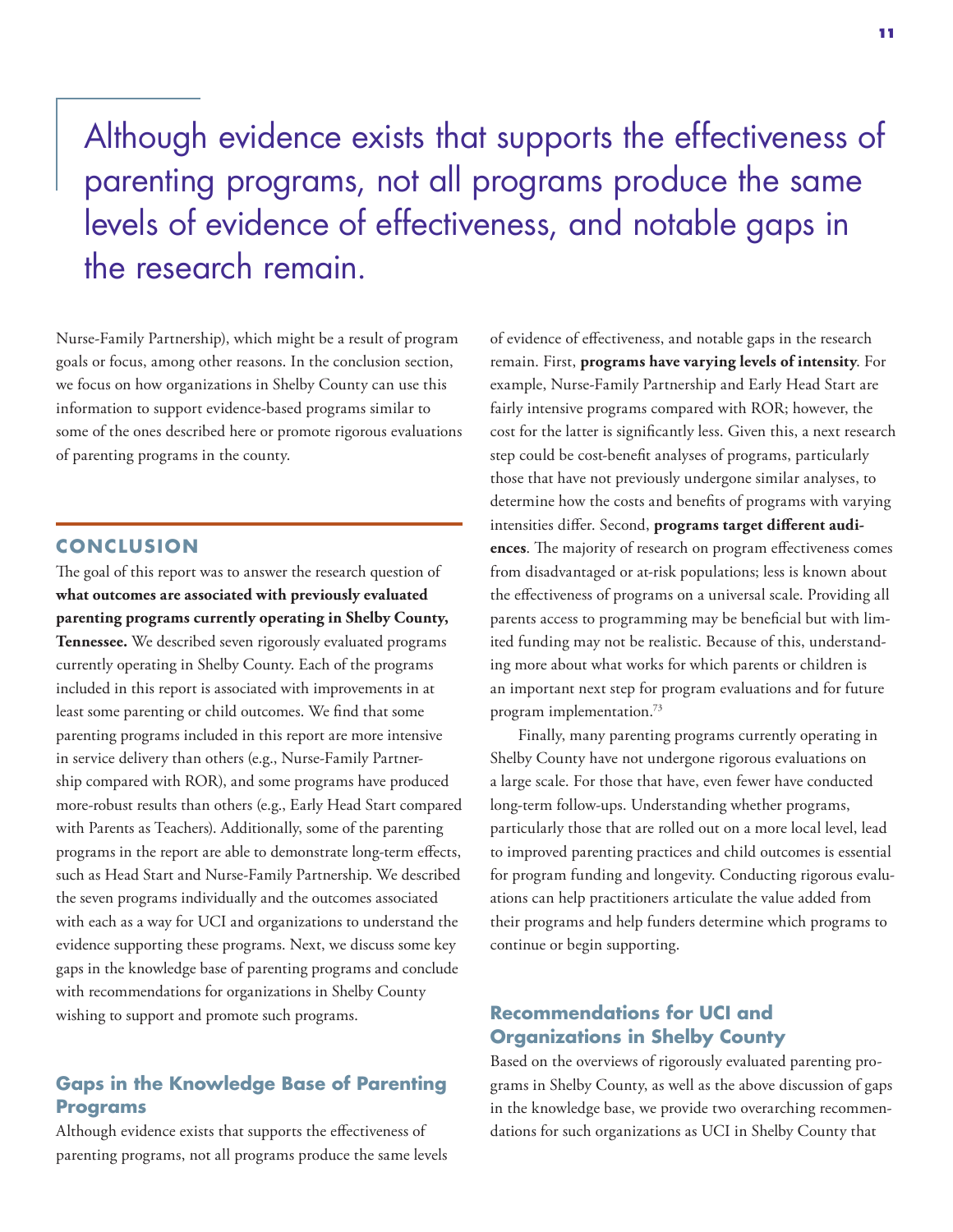Organizations can use the information in this report to begin identifying other programs in the county that may be similar in scope and delivery and that should be evaluated using rigorous methods.

seek to either support or promote programs that serve parents of young children.

**Recommendation: Continue to support existing programs with a strong evidence base and demonstrated outcomes that are currently operating in the county by promoting them to parents in need and advocating for additional resources and program capacity to meet increased demand.** One way to do this is to provide a list of evaluated programs that produced significant positive outcomes to pediatrician offices and other places frequently visited by expecting mothers or families with young children. However, before such a list is distributed, it may first be necessary to determine whether programs included are being implemented with fidelity, such that similar results to published evaluation reports can be expected. The program list could be maintained by a central organization in the community, such as UCI, and could be updated as more programs undergo evaluations. Additionally, the list of programs and links to more information on each program could be included in multiple organizations' websites or published in other organizational materials, where families and staff working with families can easily access it. Community organizations can also support existing evaluated programs by sharing parent and child outcomes associated with programs and highlighting the importance of programs for endorsing positive parenting practices. For instance, organizations can work together with programs to provide grant-writing assistance or partnership for additional funding to expand services. Also, a partnership between a parenting program and an organization such as UCI can link programs to a wider network so that information can be easily shared and programs can refer parents to other services if needed.

**Recommendation: Financially support and advocate for evaluating existing parenting programs that have not previously been evaluated with rigorous designs.** One way to

decide which evaluations to support is by gathering information on programs, such as the number and characteristics of families they serve, program elements and components, and previous history of evaluation. By understanding these programmatic characteristics, organizations such as UCI can compare them with effective program components and elements to determine which ones are most likely to produce positive outcomes. This is especially important when limited funds are available for evaluation and program implementation.

UCI and other community organizations can then work with parenting programs that wish to undergo evaluations by discussing the importance of selecting a qualified, independent evaluator and conducting rigorous evaluations that meet the highest standards in the research field. One way to support programs through this process is to facilitate communication among a cohort of multiple programs being evaluated. Within this cohort, program directors and staff can meet to discuss evaluation successes and challenges. UCI and other Shelby County organizations can help facilitate these conversations by bringing in program and evaluation experts to answer questions and provide research-based guidance. Additionally, community organizations can help disseminate the results at public events and through online and in-person communication with community members and potential funders or supporters. Organizations can use the information in this report to begin identifying other programs in the county that may be similar in scope and delivery and that should be evaluated using rigorous methods. Through implementing some of these strategies, organizations such as UCI can support local programs that wish to undergo evaluations, improve services, and help connect families to effective programs that are most likely to produce desired results.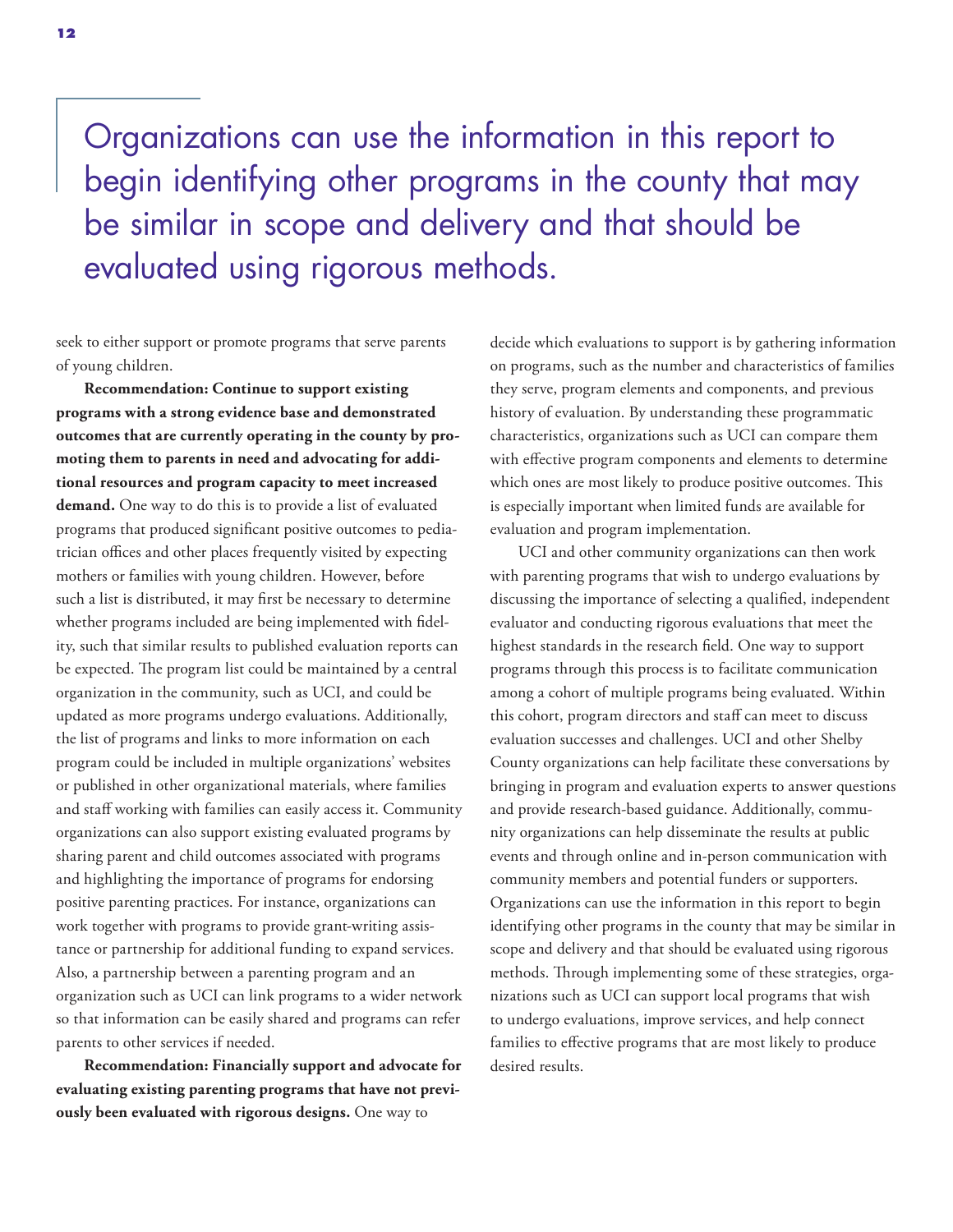#### **Notes**

<sup>1</sup> See, for example, Yvonne Anders, Hans-Günther Rossbach, Sabine Weinert, Susanne Ebert, Susanne Kuger, Simone Lehrl, and Jutta von Maurice, "Home and Preschool Learning Environments and Their Relations to the Development of Early Numeracy Skills," *Early Childhood Research Quarterly*, Vol. 27, No. 2, 2012; Robert H. Bradley, Bettye M. Caldwell, and Stephen L. Rock, "Home Environment and School Performance: A Ten-Year Follow-up and Examination of Three Models of Environmental Action," *Child Development*, Vol. 59, No. 4, 1988; Robert H. Bradley, Bettye M. Caldwell, Stephen L. Rock, Craig T. Ramey, Kathryn E. Barnard, Carol Gray, Mary A. Hammond, Sandra Mitchell, Allen W. Gottfried, and Linda Siegel, "Home Environment and Cognitive Development in the First 3 Years of Life: A Collaborative Study Involving Six Sites and Three Ethnic Groups in North America," *Developmental Psychology*, Vol. 25, No. 2, 1989, p. 217; Rachel Chazan-Cohen, Helen Raikes, Jeanne Brooks-Gunn, Catherine Ayoub, Barbara Alexander Pan, Ellen E. Kisker, Lori Roggman, and Allison Sidle Fuligni, "Low-Income Children's School Readiness: Parent Contributions over the First Five Years," *Early Education and Development*, Vol. 20, No. 6, 2009; Jason T. Downer and Robert C. Pianta, "Academic and Cognitive Functioning in First Grade: Associations with Earlier Home and Child Care Predictors and with Concurrent Home and Classroom Experiences," *School Psychology Review*, Vol. 35, No. 1, 2006, p. 11.

2 For more information on UCI, see Laurie T. Martin, Lisa Sontag-Padilla, Jill S. Cannon, Anamarie Auger, Rebecca Diamond, Catherine Joyce, Katherine L. Spurlock, and Anita Chandra, *Off to a Good Start: Social and Emotional Development of Memphis' Children*, Santa Monica, Calif.: RAND Corporation, TL-161-TUCI, 2015, as well as UCI's website: [www.urbanchildinstitute.org.](http://www.urbanchildinstitute.org) 

<sup>3</sup> In this report, we refer to programs operating in Shelby County and Memphis, Tennessee. For consistency and simplicity, throughout the remainder of the report we use Shelby County to refer to this geographic location.

<sup>4</sup> In this report, birth to age five means until the child's fifth birthday.

5 Nermeen E. El Nokali, Heather J. Bachman, and Elizabeth Votruba‐ Drzal, "Parent Involvement and Children's Academic and Social Development in Elementary School," *Child Development*, Vol. 81, No. 3, 2010, "Parent Involvement and Children's Academic and Social Development in Elementary School," *Child Development*, Vol. 81, No. 3, 2010; Christine McWayne, John Fantuzzo, Heather L. Cohen, and Yumiko Sekino, "A Multivariate Examination of Parent Involvement and the Social and Academic Competencies of Urban Kindergarten Children," *Psychology in the Schools*, Vol. 41, No. 3, 2004; Wendy T. Miedel and Arthur J. Reynolds, "Parent Involvement in Early Intervention for Disadvantaged Children: Does It Matter?" *Journal of School Psychology*, Vol. 37, No. 4, 2000.

6 See, for example, Brad Lundahl, Heather J. Risser, and M. Christine Lovejoy, "A Meta-Analysis of Parent Training: Moderators and Follow-up Effects," *Clinical Psychology Review*, Vol. 26, No. 1, 2006; Gerald Mahoney, Ann Kaiser, Luigi Girolametto, James MacDonald, Cordelia Robinson, Philip Safford, and Donna Spiker, "Parent Education in Early Intervention: A Call for a Renewed Focus," *Topics in Early Childhood Special Education*, Vol. 19, No. 3, 1999; Virginia Statewide Parent Education Coalition, *VSPEC Parent Education Referral Toolkit*, Richmond, Va., 2013; California Evidence-Based Clearinghouse, "Parent Training Programs," undated; Sharon E. Hirschy, "What Is Parent Education?" University of North Texas Center for Parent Education, 2001.

7 Linda C. Halgunseth, Amy Peterson, Deborah R. Starl, and Shannon Moodie, *Family Engagement, Diverse Families, and Early Childhood Education Programs: An Integrated Review of the Literature*, Washington, D.C.: National Association for the Education of Young Children, 2009.

<sup>8</sup> See, for example, "The Incredible Years Series<sup>®</sup>: A Developmental Approach," in Mark J. Van Ryzin, Karol L. Kumpfer, Gregory M. Fosco, and Mark T. Greenberg, eds., *Family-Based Prevention Programs for Children and Adolescents: Theory, Research, and Large-Scale Dissemination*, New York: Psychology Press, 2015, p. 42.

9 Examples of programs include Nurse-Family Partnership and Healthy Families. See David L. Olds, "The Nurse–Family Partnership: An Evidence‐Based Preventive Intervention," *Infant Mental Health Journal*, Vol. 27, No. 1, 2006; Anne Duggan, Debra Caldera, Kira Rodriguez, Lori Burrell, Charles Rohde, and Sarah Shea Crowne, "Impact of a Statewide Home Visiting Program to Prevent Child Abuse," *Child Abuse and Neglect*, Vol. 31, 2007.

10 See, for example, Jeanne Brooks-Gunn, Lisa J. Berlin, and Allison Sidle Fuligni, "Early Childhood Intervention Programs: What About the Family?" in Jack P. Shonkoff and Samuel J. Meisels, eds., *Handbook of Early Childhood Intervention*, 2nd ed., New York: Cambridge University Press, 2000; Nicole Forry, Juliet Bromer, Alison Chrisler, Laura Rothenberg, Shana Simkin, and Paula Daneri, *Family-Provider Relationship Quality: Review of Conceptual and Empirical Literature of Family-Provider Relationships*, Washington, D.C.: Administration for Children and Families, Office of Planning, Research and Evaluation, 2012.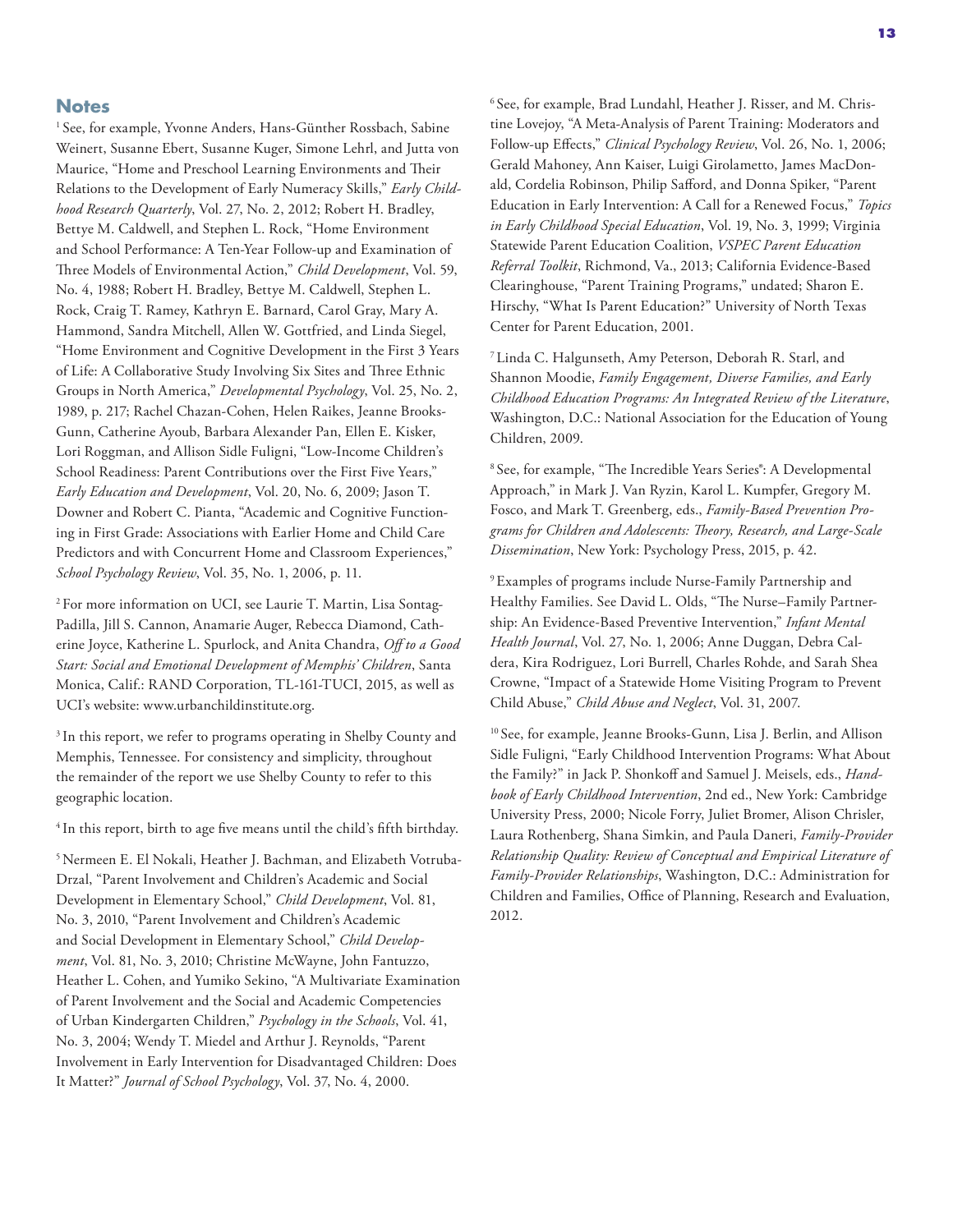<sup>11</sup> See, for example, Kenneth A. Dodge, W. Benjamin Goodman, Robert A. Murphy, Karen O'Donnell, Jeannine Sato, and Susan Guptill, "Implementation and Randomized Controlled Trial Evaluation of Universal Postnatal Nurse Home Visiting," *American Journal of Public Health*, Vol. 104, No. S1, 2014; John M. Love, Ellen Eliason Kisker, Christine Ross, Helen Raikes, Jill Constantine, Kimberly Boller, Jeanne Brooks-Gunn, Rachel Chazan-Cohen, Louisa Banks Tarullo, and Christy Brady-Smith, "The Effectiveness of Early Head Start for 3-Year-Old Children and Their Parents: Lessons for Policy and Programs," *Developmental Psychology*, Vol. 41, No. 6, 2005; Michael Puma, Stephen Bell, Ronna Cook, Camilla Heid, Gary Shapiro, Pam Broene, Frank Jenkins, Philip Fletcher, Liz Quinn, and Janet Friedman, *Head Start Impact Study: Final Report*, Washington, D.C.: Office of Planning, Research and Evaluation, Administration for Children and Families, U.S. Department of Health and Human Services, 2010.

12 Sarah Avellar, Diane Paulsell, Emily Sama-Miller, Patricia Del Grosso, Lauren Akers, and Rebecca Kleinman, *Home Visiting Evidence of Effectiveness Review: Executive Summary*, Washington, D.C.: Office of Planning, Research and Evaluation, Administration for Children and Families, U.S. Department of Health and Human Services, 2016; Monica A. Sweet and Mark I. Appelbaum, "Is Home Visiting an Effective Strategy? A Meta‐Analytic Review of Home Visiting Programs for Families with Young Children," *Child Development*, Vol. 75, No. 5, 2004.

13 Arthur J. Reynolds, *Success in Early Intervention: The Chicago Child Parent Centers*, Lincoln: University of Nebraska Press, 2000; Office of Head Start, 45 Code of Federal Regulations, Chapter XIII, *Head Start Program Performance Standards*, Section 1304.40, Family Partnerships, Washington, D.C.: Administration for Children and Families, U.S. Department of Health and Human Services, 2015; Edward Zigler and Sally J. Styfco, *Head Start and Beyond: A National Plan for Extended Childhood Intervention*, New Haven, Conn.: Yale University Press, 1995.

14 William R. Shadish, Thomas D. Cook, and Donald T. Campbell, *Experimental and Quasi-Experimental Designs for Generalized Causal Inference*, Belmont, Calif.: Wadsworth Cengage Learning, 2002.

<sup>15</sup> In some cases, denying a child a particular intervention might be considered unethical if the belief is that the intervention would provide significant benefits to the child. In other cases, it might not be feasible to randomly assign children or parents within the context of the program.

<sup>16</sup> Office of Head Start, 2015.

<sup>17</sup> For more information, see Porter-Leath, "Early Head Start," undated-a.

18 Office of Head Start, *Office of Head Start—Head Start Services Snapshot: Children's Bureau Inc. dba Porter-Leath (2014–2015)*, Washington, D.C.: Administration for Children and Families, U.S. Department of Health and Human Services, undated-a.

19 John M. Love, Ellen Eliason Kisker, Christine Ross, Peter Z. Schochet, Jeanne Brooks-Gunn, Diane Paulsell, Kimberly Boller, Jill Constantine, Cheri Vogel, and Alison Sidle Fuligni, *Making a Difference in the Lives of Infants and Toddlers and Their Families: The Impacts of Early Head Start*, Vols. I–III, Washington, D.C.: Office of Planning, Research and Evaluation, Administration for Children and Families, U.S. Department of Health and Human Services, 2002.

20 Love et al., 2002; Love et al., 2005.

21 Cheri Vogel, Jeanne Brooks‐Gunn, Anne Martin, and Mary M. Klute, "III. Impacts of Early Head Start Participation on Child and Parent Outcomes at Ages 2, 3, and 5," *Monographs of the Society for Research in Child Development*, Vol. 78, No. 1, 2013.

22 Vogel et al., 2013.

23 Vogel et al., 2013.

<sup>24</sup> Vogel et al., 2013.

<sup>25</sup> Office of Head Start, 2015.

<sup>26</sup> Head Start grantees manage the funds from the federal government but do not necessarily deliver all programming. For example, Head Start programs can be operated through the school district or through other programs not affiliated with the school district in the county. For more information on Shelby County Head Start services for 2014–2015, see Office of Head Start, *Office of Head Start—Head Start Services Snapshot: Shelby County Board of Education (2014–2015)*, Washington, D.C.: Administration for Children and Families, U.S. Department of Health and Human Services, undated-b.

27 Puma et al., 2010.

28 Alexander Gelber and Adam Isen, "Children's Schooling and Parents' Behavior: Evidence from the Head Start Impact Study," *Journal of Public Economics*, Vol. 101, 2013.

29 Michael Puma, Stephen Bell, Ronna Cook, Camilla Heid, Pam Broene, Frank Jenkins, Andrew Mashburn, and Jason Downer, *Third Grade Follow-up to the Head Start Impact Study Final Report*, Washington, D.C.: Office of Planning, Research and Evaluation, Administration for Children and Families, U.S. Department of Health and Human Services, 2012.

30 Puma et al., 2012.

<sup>31</sup> Jens Ludwig and Douglas L. Miller, "Does Head Start Improve Children's Life Chances? Evidence from a Regression Discontinuity Design," *The Quarterly Journal of Economics*, Vol. 122, No. 1, 2007.

<sup>32</sup> David Deming, "Early Childhood Intervention and Life-Cycle Skill Development: Evidence from Head Start," *American Economic Journal: Applied Economics*, Vol. 1, No. 3, July 2009.

<sup>33</sup> For more information, see Healthy Families America, "The Healthy Families America Strategy," undated.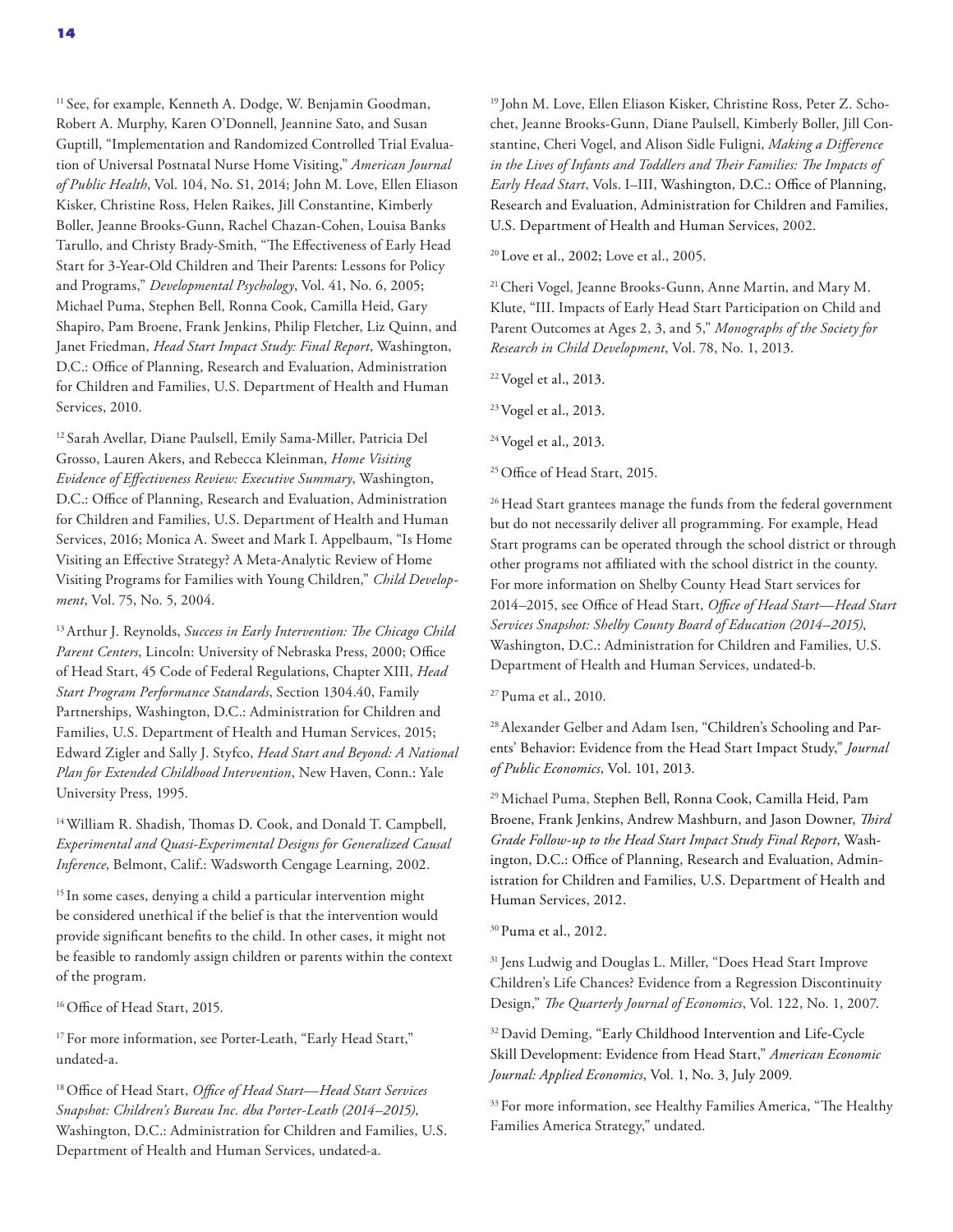34 Debra Caldera, Lori Burrell, Kira Rodriguez, Sarah Shea Crowne, Charles Rohde, and Anne Duggan, "Impact of a Statewide Home Visiting Program on Parenting and on Child Health and Development," *Child Abuse and Neglect*, Vol. 31, 2007.

35 Kathryn Harding, Joseph Galano, Joanne Martin, Lee Huntington, and Cynthia J. Schellenbach, "Healthy Families America" Effectiveness: A Comprehensive Review of Outcomes," *Journal of Prevention and Intervention in the Community*, Vol. 34, Nos. 1–2, 2007.

<sup>36</sup> Home Visiting Evidence of Effectiveness, "Healthy Families America (HFA): In Brief; Evidence of Program Model Effectiveness," July 2013.

<sup>37</sup> Caldera et al., 2007.

38 Caldera et al., 2007.

39 Craig Winston LeCroy and Judy Krysik, "A Randomized Trial of the Healthy Families Arizona Home Visiting Program," *Children and Youth Services Review*, Vol. 33, No. 10, 2011.

40 LeCroy and Krysik, 2011.

41 Anne Duggan, Elizabeth McFarlane, Loretta Fuddy, Lori Burrell, Susan M. Higman, Amy Windham, and Calvin Sia, "Randomized Trial of a Statewide Home Visiting Program: Impact in Preventing Child Abuse and Neglect," *Child Abuse and Neglect*, Vol. 28, No. 6, 2004.

42 Kimberly DuMont, Susan Mitchell-Herzfeld, Rose Greene, Eunju Lee, Ann Lowenfels, Monica Rodriguez, and Vajeera Dorabawila, "Healthy Families New York (HFNY) Randomized Trial: Effects on Early Child Abuse and Neglect," *Child Abuse and Neglect*, Vol. 32, No. 3, 2008.

43 Caldera et al., 2007.

44 Harding et al., 2007.

45 For more information, see Le Bonheur Children's Hospital, "Nurse-Family Partnership," undated.

46 Harriet Kitzman, David L. Olds, Charles R. Henderson, Carole Hanks, Robert Cole, Robert Tatelbaum, Kenneth M. McConnochie, Kimberly Sidora, Dennis W. Luckey, David Shaver, Kay Engelhardt, David James, and Kathryn Barnard, "Effect of Prenatal and Infancy Home Visitation by Nurses on Pregnancy Outcomes, Childhood Injuries, and Repeated Childbearing: A Randomized Controlled Trial," *JAMA*, Vol. 278, No. 8, 1997.

47 Kitzman et al., 1997.

48 David L. Olds, Harriet Kitzman, Robert Cole, JoAnn Robinson, Kimberly Sidora, Dennis W. Luckey, Charles R. Henderson, Carole Hanks, Jessica Bondy, and John Holmberg, "Effects of Nurse Home Visiting on Maternal Life-Course and Child Development: Age-Six Follow-up of a Randomized Trial," *Pediatrics*, Vol. 114, 2004.

49 David L. Olds, Harriet Kitzman, Robert Cole, Carole Hanks, Kimberly J. Arcoleo, Elizabeth A. Anson, Dennis Luckey, Michael D. Knudtson, Charles R. Henderson Jr., Jessica Bondy, and Amanda J. Stevenson, "Enduring Effects of Prenatal and Infancy Home Visiting by Nurses on Maternal Life Course and Government Spending: Follow-up of a Randomized Trial Among Children at Age 12 Years," *Archives of Pediatrics and Adolescent Medicine*, Vol. 164, No. 5, May 2010.

50 Kitzman et al., 1997.

51 Olds et al., 2004.

52 Olds et al., 2010.

53 For more information, see PCIT International, "What Is PCIT?" undated.

54 Morgan E. Cooley, Amanda Veldorale-Griffin, Raymond E. Petren, and Ann K. Mullis, "Parent–Child Interaction Therapy: A Meta-Analysis of Child Behavior Outcomes and Parent Stress," *Journal of Family Social Work*, Vol. 17, No. 3, 2014.

<sup>55</sup> Cooley et al., 2014.

56 For more information, see the website of Parents as Teachers: [www.parentsasteachers.org.](http://www.parentsasteachers.org)

57 Parents as Teachers, "Core Competencies Fact Sheet," 2012.

58 Porter-Leath, "Partners," undated-b.

59 Mary Wagner, Donna Spiker, F. Hernandez, J. Song, and S. Gerlach-Downie, *Multisite Parents as Teachers Evaluation: Experiences and Outcomes for Children and Families*, Menlo Park, Calif.: SRI International, 2001, p. 26.

60 Wagner et al., 2001.

61 Dennis Drotar, J. Robinson, L. Jeavons, and H. Lester Kirchner, "A Randomized, Controlled Evaluation of Early Intervention: The Born to Learn Curriculum," *Child Care Health Development*, Vol. 35, No. 5, 2009.

<sup>62</sup> For more information, see Parents as Teachers, undated; Substance Abuse and Mental Health Services Administration, *Parents as Teachers*, National Registry of Evidence-Based Programs and Practices, Washington, D.C.: U.S. Department of Health and Human Services, undated.

63 For more information, see Reach Out and Read, "About Reach Out and Read," undated.

64 Robert Needlman, Karen H. Toker, Benard P. Dreyer, Perri Klass, and Alan L. Mendelsohn, "Effectiveness of a Primary Care Intervention to Support Reading Aloud: A Multicenter Evaluation," *Ambulatory Pediatrics*, Vol. 5, No. 4, 2005.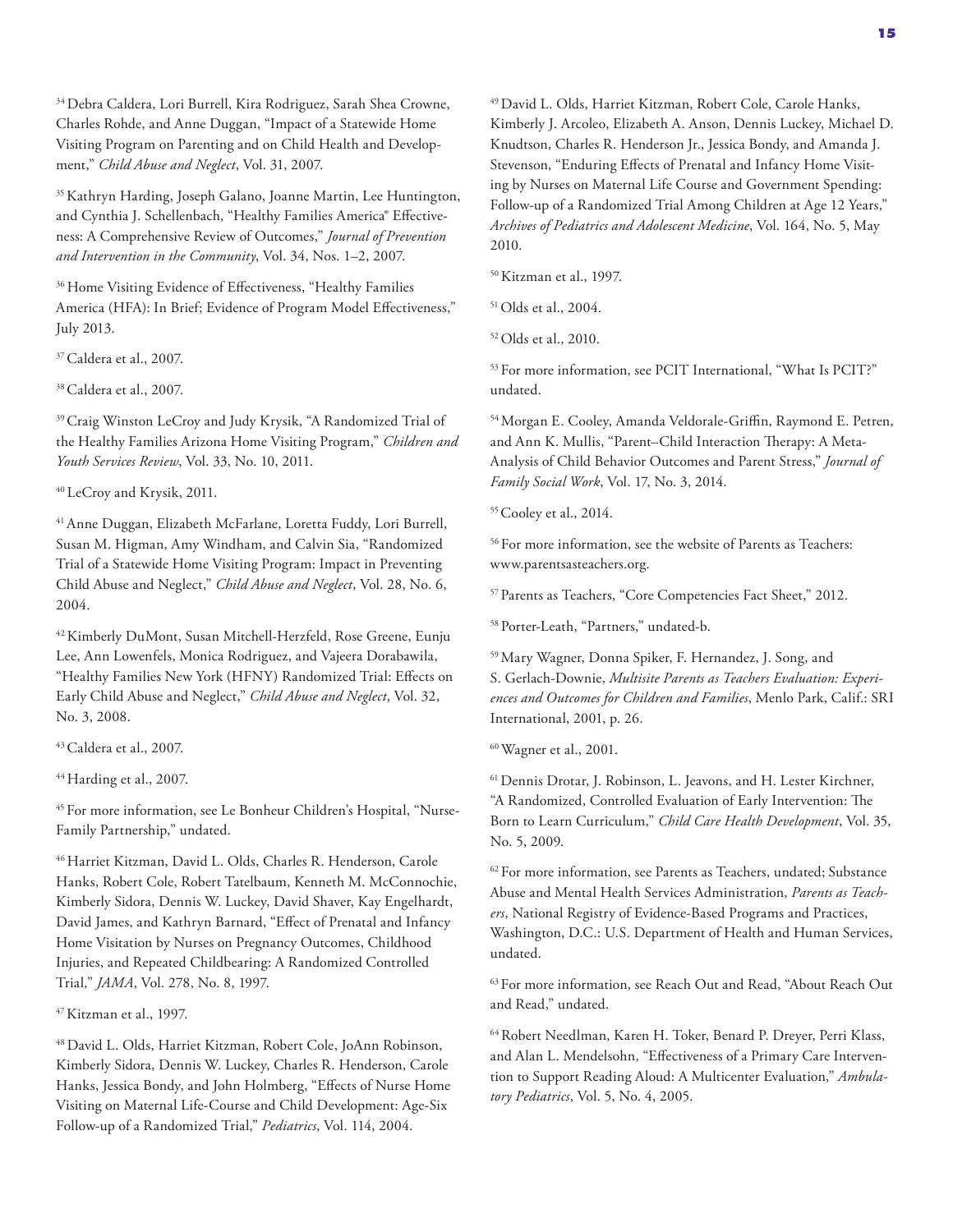65 Natalia Golova, Anthony J. Alario, Patrick M. Vivier, Margarita Rodriguez, and Pamela C. High, "Literacy Promotion for Hispanic Families in a Primary Care Setting: A Randomized, Controlled Trial," *Pediatrics*, Vol. 103, No. 5, 1999.

66 Needlman et al., 2005.

67 See, for example, Pamela C. High, Linda LaGasse, Samuel Becker, Ingrid Ahlgren, and Adrian Gardner, "Literacy Promotion in Primary Care Pediatrics: Can We Make a Difference?" *Pediatrics*, Vol. 105, No. 4, 2000; Leora N. Mogilner, Benard P. Dreyer, Joel A. Forman, Stacey C. Weinstein, Monica Broderick, Karyn J. Cheng, Tamara Magloire, Taska Moore, and Camille Napier, "The Impact of a Clinic-Based Literacy Intervention on Language Development in Inner-City Preschool Children," *Pediatrics*, Vol. 107, No. 1, 2001; Michael Silverstein, Leslie Iverson, and Paula Lozano, "An English-Language Clinic-Based Literacy Program Is Effective for a Multi-Lingual Population," *Pediatrics*, Vol. 109, No. 5, 2002.

68 Alan L. Mendelsohn, Leora N. Mogilner, Benard P. Dreyer, Joel A. Forman, Stacey C. Weinstein, Monica Broderick, Karyn J. Cheng, Tamara Magloire, Taska Moore, and Camille Napier, "The Impact of a Clinic-Based Literacy Intervention on Language Development in Inner-City Preschool Children," *Pediatrics*, Vol. 107, No. 1, 2001.

69 Mendelsohn et al., 2001.

70 High et al., 2000; Silverstein, Iverson, and Lozano, 2002.

71 Mendelsohn et al., 2001.

72 Mendelsohn et al., 2001; Iman Sharif, Sarah Rieber, and Philip O. Ozuah, "Exposure to Reach Out and Read and Vocabulary Outcomes in Inner City Preschoolers," *Journal of the National Medical Association*, Vol. 94, No. 3, 2002.

73 Evaluations of Head Start and Early Head Start do examine subgroup effects. See, for example, Helen H. Raikes, Cheri Vogel, and John M. Love, "IV. Family Subgroups and Impacts at Ages 2, 3, and 5: Variability by Race/Ethnicity and Demographic Risk," *Monographs of the Society for Research in Child Development*, Vol. 78, No. 1, 2013; Puma et al., 2010.

#### **References**

Anders, Yvonne, Hans-Günther Rossbach, Sabine Weinert, Susanne Ebert, Susanne Kuger, Simone Lehrl, and Jutta von Maurice, "Home and Preschool Learning Environments and Their Relations to the Development of Early Numeracy Skills," *Early Childhood Research Quarterly*, Vol. 27, No. 2, 2012, pp. 231–244.

Avellar, Sarah, Diane Paulsell, Emily Sama-Miller, Patricia Del Grosso, Lauren Akers, and Rebecca Kleinman, *Home Visiting Evidence of Effectiveness Review: Executive Summary*, Washington, D.C.: Office of Planning, Research and Evaluation, Administration for Children and Families, U.S. Department of Health and Human Services, 2016.

Bradley, Robert H., Bettye M. Caldwell, and Stephen L. Rock, "Home Environment and School Performance: A Ten-Year Follow-up and Examination of Three Models of Environmental Action," *Child Development*, Vol. 59, No. 4, 1988, pp. 852–867.

Bradley, Robert H., Bettye M. Caldwell, Stephen L. Rock, Craig T. Ramey, Kathryn E. Barnard, Carol Gray, Mary A. Hammond, Sandra Mitchell, Allen W. Gottfried, and Linda Siegel, "Home Environment and Cognitive Development in the First 3 Years of Life: A Collaborative Study Involving Six Sites and Three Ethnic Groups in North America," *Developmental Psychology*, Vol. 25, No. 2, 1989, pp. 217–235.

Brooks-Gunn, Jeanne, Lisa J. Berlin, and Allison Sidle Fuligni, "Early Childhood Intervention Programs: What About the Family?" in Jack P. Shonkoff and Samuel J. Meisels, eds., *Handbook of Early Childhood Intervention*, 2nd ed., New York: Cambridge University Press, 2000, pp. 549–588.

Caldera, Debra, Lori Burrell, Kira Rodriguez, Sarah Shea Crowne, Charles Rohde, and Anne Duggan, "Impact of a Statewide Home Visiting Program on Parenting and on Child Health and Development," *Child Abuse and Neglect*, Vol. 31, 2007, pp. 829–852.

California Evidence-Based Clearinghouse, "Parent Training Programs," undated. As of April 20, 2016: <http://www.cebc4cw.org/topic/parent-training/>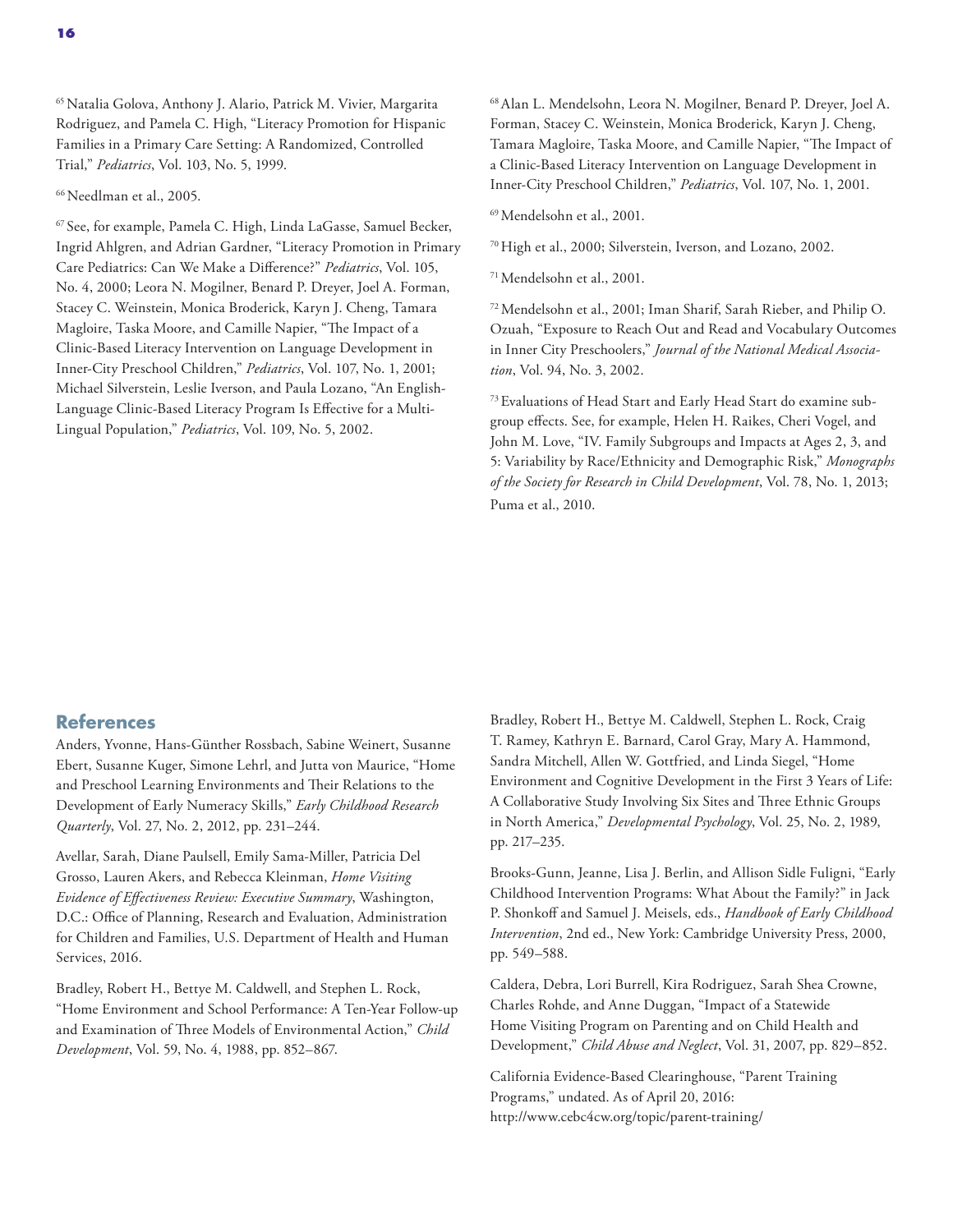Chazan-Cohen, Rachel, Helen Raikes, Jeanne Brooks-Gunn, Catherine Ayoub, Barbara Alexander Pan, Ellen E. Kisker, Lori Roggman, and Allison Sidle Fuligni, "Low-Income Children's School Readiness: Parent Contributions over the First Five Years," *Early Education and Development*, Vol. 20, No. 6, 2009, pp. 958–977.

Cooley, Morgan E., Amanda Veldorale-Griffin, Raymond E. Petren, and Ann K. Mullis, "Parent–Child Interaction Therapy: A Meta-Analysis of Child Behavior Outcomes and Parent Stress," *Journal of Family Social Work*, Vol. 17, No. 3, 2014, pp. 191–208.

Deming, David, "Early Childhood Intervention and Life-Cycle Skill Development: Evidence from Head Start," *American Economic Journal: Applied Economics*, Vol. 1, No. 3, July 2009, pp. 111–134.

Dodge, Kenneth A., W. Benjamin Goodman, Robert A. Murphy, Karen O'Donnell, Jeannine Sato, and Susan Guptill, "Implementation and Randomized Controlled Trial Evaluation of Universal Postnatal Nurse Home Visiting," *American Journal of Public Health*, Vol. 104, No. S1, 2014, pp. S136–S143.

Downer, Jason T., and Robert C. Pianta, "Academic and Cognitive Functioning in First Grade: Associations with Earlier Home and Child Care Predictors and with Concurrent Home and Classroom Experiences," *School Psychology Review*, Vol. 35, No. 1, 2006, pp. 11–30.

Drotar, Dennis, J. Robinson, L. Jeavons, and H. Lester Kirchner, "A Randomized, Controlled Evaluation of Early Intervention: The Born to Learn Curriculum," *Child Care Health Development*, Vol. 35, No. 5, 2009, pp. 643–649.

Duggan, Anne, Debra Caldera, Kira Rodriguez, Lori Burrell, Charles Rohde, and Sarah Shea Crowne, "Impact of a Statewide Home Visiting Program to Prevent Child Abuse," *Child Abuse and Neglect*, Vol. 31, 2007, pp. 801–827.

Duggan, Anne, Elizabeth McFarlane, Loretta Fuddy, Lori Burrell, Susan M. Higman, Amy Windham, and Calvin Sia, "Randomized Trial of a Statewide Home Visiting Program: Impact in Preventing Child Abuse and Neglect," *Child Abuse and Neglect*, Vol. 28, No. 6, 2004, pp. 597–622.

DuMont, Kimberly, Susan Mitchell-Herzfeld, Rose Greene, Eunju Lee, Ann Lowenfels, Monica Rodriguez, and Vajeera Dorabawila, "Healthy Families New York (HFNY) Randomized Trial: Effects on Early Child Abuse and Neglect," *Child Abuse and Neglect*, Vol. 32, No. 3, 2008, pp. 295–315.

El Nokali, Nermeen E., Heather J. Bachman, and Elizabeth Votruba‐ Drzal, "Parent Involvement and Children's Academic and Social Development in Elementary School," *Child Development*, Vol. 81, No. 3, 2010, pp. 988–1005.

Forry, Nicole, Juliet Bromer, Alison Chrisler, Laura Rothenberg, Shana Simkin, and Paula Daneri, *Family-Provider Relationship Quality: Review of Conceptual and Empirical Literature of Family-Provider Relationships*, Washington, D.C.: Administration for Children and Families, Office of Planning, Research and Evaluation, 2012.

Gelber, Alexander, and Adam Isen, "Children's Schooling and Parents' Behavior: Evidence from the Head Start Impact Study," *Journal of Public Economics*, Vol. 101, 2013, pp. 25–38.

Golova, Natalia, Anthony J. Alario, Patrick M. Vivier, Margarita Rodriguez, and Pamela C. High, "Literacy Promotion for Hispanic Families in a Primary Care Setting: A Randomized, Controlled Trial," *Pediatrics*, Vol. 103, No. 5, 1999, pp. 993–997.

Halgunseth, Linda C., Amy Peterson, Deborah R. Starl, and Shannon Moodie, *Family Engagement, Diverse Families, and Early Childhood Education Programs: An Integrated Review of the Literature*, Washington, D.C.: National Association for the Education of Young Children, 2009.

Harding, Kathryn, Joseph Galano, Joanne Martin, Lee Huntington, and Cynthia J. Schellenbach, "Healthy Families America® Effectiveness: A Comprehensive Review of Outcomes," *Journal of Prevention and Intervention in the Community*, Vol. 34, Nos. 1–2, 2007, pp. 149–179.

Healthy Families America, "The Healthy Families America Strategy," undated. As of April 20, 2016: <http://www.healthyfamiliesamerica.org/the-hfa-strategy-1/>

High, Pamela C., Linda LaGasse, Samuel Becker, Ingrid Ahlgren, and Adrian Gardner, "Literacy Promotion in Primary Care Pediatrics: Can We Make a Difference?" *Pediatrics*, Vol. 105, No. 4, 2000, pp. 927–934.

Hirschy, Sharon E., "What Is Parent Education?" University of North Texas Center for Parent Education, 2001. As of April 20, 2016: https://parenteducation.unt.edu/resources/publication-university[north-texas-center-parent-education-partnership-texas-council-fam-2](https://parenteducation.unt.edu/resources/publication-university-north-texas-center-parent-education-partnership-texas-council-fam-2)

Home Visiting Evidence of Effectiveness, "Healthy Families America (HFA): In Brief; Evidence of Program Model Effectiveness," July 2013. As of April 20, 2016: http://homvee.acf.hhs.gov/Model/1/ [Healthy-Families-America--HFA--sup---sup-/10/1](http://homvee.acf.hhs.gov/Model/1/Healthy-Families-America--HFA--sup---sup-/10/1)

Kitzman, Harriet, David L. Olds, Charles R. Henderson, Carole Hanks, Robert Cole, Robert Tatelbaum, Kenneth M. McConnochie, Kimberly Sidora, Dennis W. Luckey, David Shaver, Kay Engelhardt, David James, and Kathryn Barnard, "Effect of Prenatal and Infancy Home Visitation by Nurses on Pregnancy Outcomes, Childhood Injuries, and Repeated Childbearing: A Randomized Controlled Trial," *JAMA*, Vol. 278, No. 8, 1997, pp. 644–652.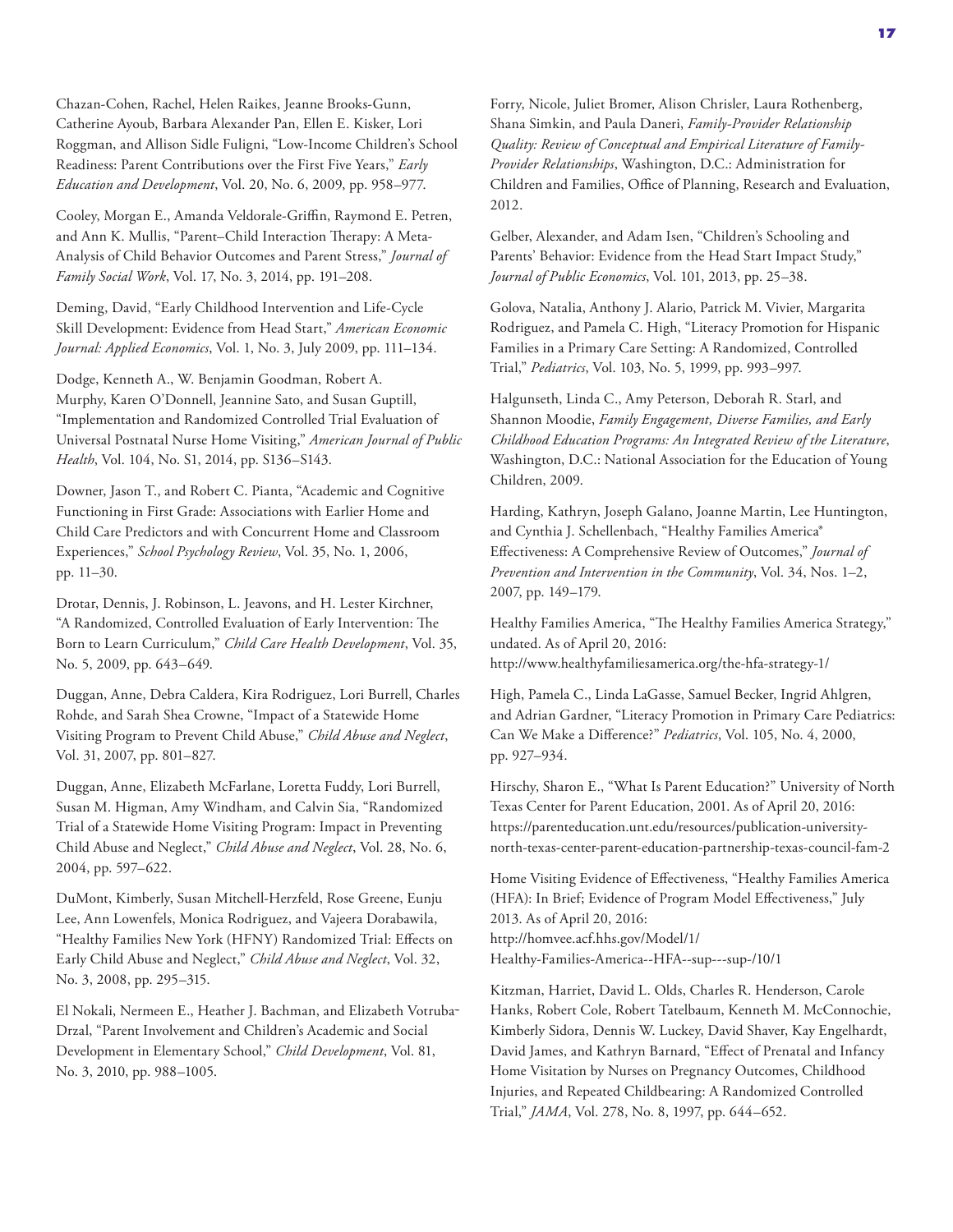Le Bonheur Children's Hospital, "Nurse-Family Partnership," undated. As of April 20, 2016: http://www.lebonheur.org/kids-health-wellness/ [le-bonheur-in-the-community/nurse-family-partnership/index.dot](http://www.lebonheur.org/kids-health-wellness/le-bonheur-in-the-community/nurse-family-partnership/index.dot) 

LeCroy, Craig Winston, and Judy Krysik, "A Randomized Trial of the Healthy Families Arizona Home Visiting Program," *Children and Youth Services Review*, Vol. 33, No. 10, 2011, pp. 1761–1766.

Love, John M., Ellen Eliason Kisker, Christine Ross, Helen Raikes, Jill Constantine, Kimberly Boller, Jeanne Brooks-Gunn, Rachel Chazan-Cohen, Louisa Banks Tarullo, and Christy Brady-Smith, "The Effectiveness of Early Head Start for 3-Year-Old Children and Their Parents: Lessons for Policy and Programs," *Developmental Psychology*, Vol. 41, No. 6, 2005, pp. 885–901.

Love, John M., Ellen Eliason Kisker, Christine Ross, Peter Z. Schochet, Jeanne Brooks-Gunn, Diane Paulsell, Kimberly Boller, Jill Constantine, Cheri Vogel, and Alison Sidle Fuligni, *Making a Difference in the Lives of Infants and Toddlers and Their Families: The Impacts of Early Head Start*, Vols. I–III, Washington, D.C.: Office of Planning, Research and Evaluation, Administration for Children and Families, U.S. Department of Health and Human Services, 2002.

Ludwig, Jens, and Douglas L. Miller, "Does Head Start Improve Children's Life Chances? Evidence from a Regression Discontinuity Design," *The Quarterly Journal of Economics*, Vol. 122, No. 1, 2007, pp. 159–208.

Lundahl, Brad, Heather J. Risser, and M. Christine Lovejoy, "A Meta-Analysis of Parent Training: Moderators and Follow-up Effects," *Clinical Psychology Review*, Vol. 26, No. 1, 2006, pp. 86–104.

Mahoney, Gerald, Ann Kaiser, Luigi Girolametto, James MacDonald, Cordelia Robinson, Philip Safford, and Donna Spiker, "Parent Education in Early Intervention: A Call for a Renewed Focus," *Topics in Early Childhood Special Education*, Vol. 19, No. 3, 1999, pp. 131– 140.

Martin, Laurie T., Lisa Sontag-Padilla, Jill S. Cannon, Anamarie Auger, Rebecca Diamond, Catherine Joyce, Katherine L. Spurlock, and Anita Chandra, *Off to a Good Start: Social and Emotional Development of Memphis' Children*, Santa Monica, Calif.: RAND Corporation, TL-161-TUCI, 2015. As of April 20, 2016: <http://www.rand.org/pubs/tools/TL161.html>

McWayne, Christine, John Fantuzzo, Heather L. Cohen, and Yumiko Sekino, "A Multivariate Examination of Parent Involvement and the Social and Academic Competencies of Urban Kindergarten Children," *Psychology in the Schools*, Vol. 41, No. 3, 2004, pp. 363– 377.

Mendelsohn, Alan L., Leora N. Mogilner, Benard P. Dreyer, Joel A. Forman, Stacey C. Weinstein, Monica Broderick, Karyn J. Cheng, Tamara Magloire, Taska Moore, and Camille Napier, "The Impact of a Clinic-Based Literacy Intervention on Language Development in Inner-City Preschool Children," *Pediatrics*, Vol. 107, No. 1, 2001, pp. 130–134.

Miedel, Wendy T., and Arthur J. Reynolds, "Parent Involvement in Early Intervention for Disadvantaged Children: Does It Matter?" *Journal of School Psychology*, Vol. 37, No. 4, 2000, pp. 379–402.

Needlman, Robert, Karen H. Toker, Benard P. Dreyer, Perri Klass, and Alan L. Mendelsohn, "Effectiveness of a Primary Care Intervention to Support Reading Aloud: A Multicenter Evaluation," *Ambulatory Pediatrics*, Vol. 5, No. 4, 2005, pp. 209–215.

Office of Head Start, *Office of Head Start—Head Start Services Snapshot: Children's Bureau Inc. dba Porter-Leath (2014–2015)*, Washington, D.C.: Administration for Children and Families, U.S. Department of Health and Human Services, undated-a. As of April 20, 2016:

http://eclkc.ohs.acf.hhs.gov/hslc/data/psr/

results?findType=programdetails&grantee\_id=&grantee\_search\_ [type=&grantId=04CH4730&delegate\\_no=200&findGrantName=](http://eclkc.ohs.acf.hhs.gov/hslc/data/psr/results?findType=programdetails&grantee_id=&grantee_search_type=&grantId=04CH4730&delegate_no=200&findGrantName=&findGrantState=TN&findGrantType=&findSearchType=&findGrantNumber) &findGrantState=TN&findGrantType=&findSearchType= &findGrantNumber

———, *Office of Head Start—Head Start Services Snapshot: Shelby County Board of Education (2014–2015)*, Washington, D.C.: Administration for Children and Families, U.S. Department of Health and Human Services, undated-b. As of April 20, 2016: http://eclkc.ohs.acf.hhs.gov/hslc/data/psr/ results?findType=programdetails&grantee\_id=&grantee\_search\_ [type=&grantId=04CH4727&delegate\\_no=000&findGrantName=](http://eclkc.ohs.acf.hhs.gov/hslc/data/psr/results?findType=programdetails&grantee_id=&grantee_search_type=&grantId=04CH4727&delegate_no=000&findGrantName=&findGrantState=TN&findGrantType=&findSearchType=&findGrantNumber) &findGrantState=TN&findGrantType=&findSearchType= &findGrantNumber

———, 45 Code of Federal Regulations, Chapter XIII, *Head Start Program Performance Standards*, Section 1304.40, Family Partnerships, Washington, D.C.: Administration for Children and Families, U.S. Department of Health and Human Services, 2015. As of February 2, 2016:

[http://eclkc.ohs.acf.hhs.gov/hslc/standards/hspps/](http://eclkc.ohs.acf.hhs.gov/hslc/standards/hspps/1304/1304.40%20Family%20partnerships..htm) 1304/1304.40%20Family%20partnerships..htm

Olds, David L., "The Nurse–Family Partnership: An Evidence‐Based Preventive Intervention," *Infant Mental Health Journal*, Vol. 27, No. 1, 2006, pp. 5–25.

Olds, David L., Harriet Kitzman, Robert Cole, Carole Hanks, Kimberly J. Arcoleo, Elizabeth A. Anson, Dennis Luckey, Michael D. Knudtson, Charles R. Henderson Jr., Jessica Bondy, and Amanda J. Stevenson, "Enduring Effects of Prenatal and Infancy Home Visiting by Nurses on Maternal Life Course and Government Spending: Follow-up of a Randomized Trial Among Children at Age 12 Years," *Archives of Pediatrics and Adolescent Medicine*, Vol. 164, No. 5, May 2010, pp. 419–424.

Olds, David L., Harriet Kitzman, Robert Cole, JoAnn Robinson, Kimberly Sidora, Dennis W. Luckey, Charles R. Henderson, Carole Hanks, Jessica Bondy, and John Holmberg, "Effects of Nurse Home Visiting on Maternal Life-Course and Child Development: Age-Six Follow-up of a Randomized Trial," *Pediatrics*, Vol. 114, 2004, pp. 1550–1559.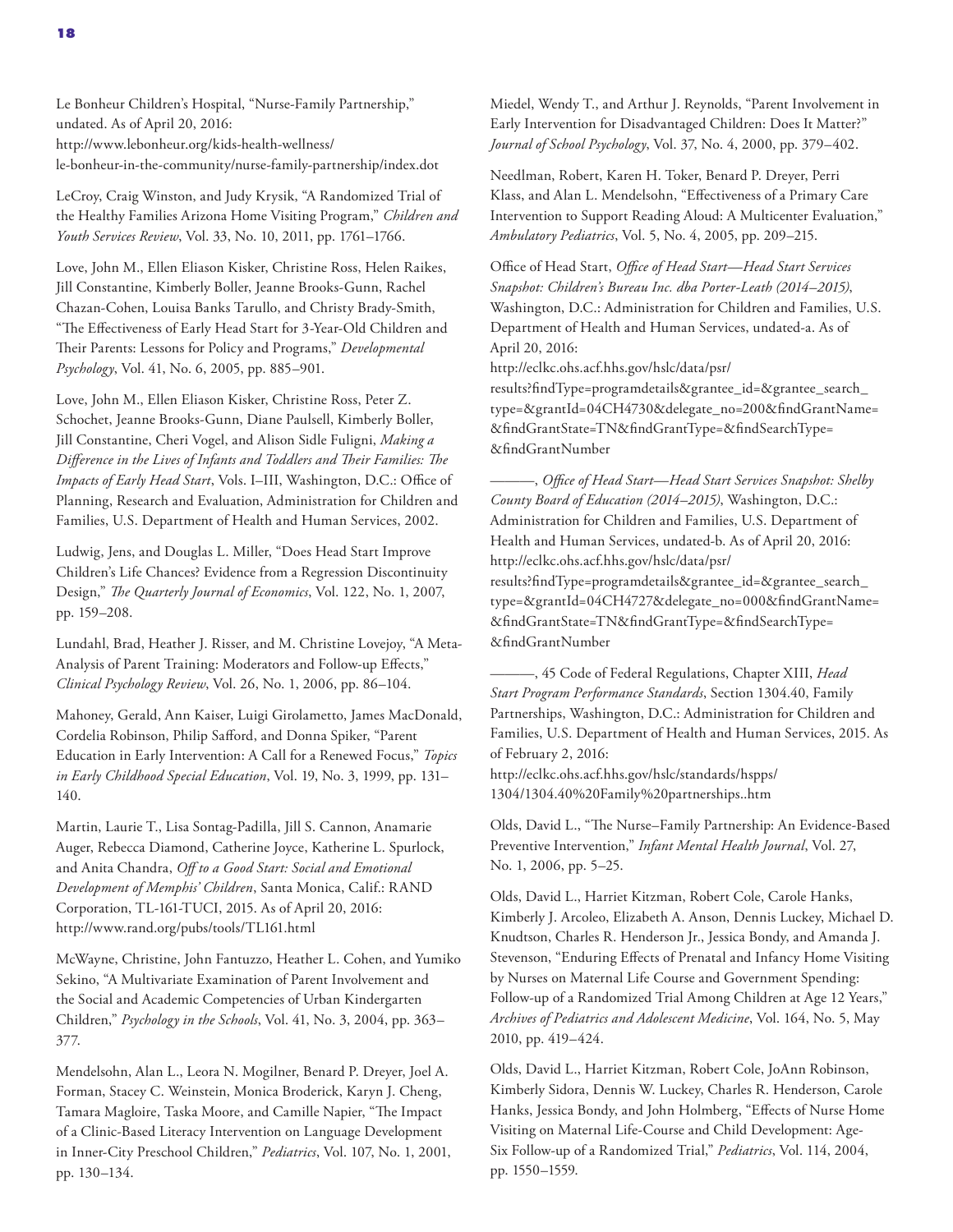Parents as Teachers, "Core Competencies Fact Sheet," 2012. As of April 22, 2016: [http://www.parentsasteachers.org/images/stories/documents/](http://www.parentsasteachers.org/images/stories/documents/Fact-Sheet_CoreCompentencies_9_6_12.pdf)

Fact-Sheet\_CoreCompentencies\_9\_6\_12.pdf

PCIT International, "What Is PCIT?" undated. As of April 20, 2016: <http://www.pcit.org/what-is-pcit.html>

Porter-Leath, "Early Head Start, undated-a. As of April 20, 2016: <http://www.porterleath.org/early-head-start>

-, "Partners," undated-b. As of April 20, 2016: <http://www.porterleath.org/partners>

Puma, Mike, Stephen Bell, Ronna Cook, Camilla Heid, Pam Broene, Frank Jenkins, Andrew Mashburn, and Jason Downer, *Third Grade Follow-up to the Head Start Impact Study Final Report*, Washington, D.C.: Office of Planning, Research and Evaluation, Administration for Children and Families, U.S. Department of Health and Human Services, 2012.

Puma, Michael, Stephen Bell, Ronna Cook, Camilla Heid, Gary Shapiro, Pam Broene, Frank Jenkins, Philip Fletcher, Liz Quinn, and Janet Friedman, *Head Start Impact Study: Final Report*, Washington, D.C.: Office of Planning, Research and Evaluation, Administration for Children and Families, U.S. Department of Health and Human Services, 2010.

Raikes, Helen H., Cheri Vogel, and John M. Love, "IV. Family Subgroups and Impacts at Ages 2, 3, and 5: Variability by Race/ Ethnicity and Demographic Risk," *Monographs of the Society for Research in Child Development*, Vol. 78, No. 1, 2013, pp. 64–92.

Reach Out and Read, "About Reach Out and Read," undated. As of April 20, 2016:

<http://www.reachoutandread.org/about-us/>

Reynolds, Arthur J., *Success in Early Intervention: The Chicago Child Parent Centers*, Lincoln: University of Nebraska Press, 2000.

Shadish, William R., Thomas D. Cook, and Donald T. Campbell, *Experimental and Quasi-Experimental Designs for Generalized Causal Inference*, Belmont, Calif.: Wadsworth Cengage Learning, 2002.

Sharif, Iman, Sarah Rieber, and Philip O. Ozuah, "Exposure to Reach Out and Read and Vocabulary Outcomes in Inner City Preschoolers," *Journal of the National Medical Association*, Vol. 94, No. 3, 2002, pp. 171–177.

Silverstein, Michael, Leslie Iverson, and Paula Lozano, "An English-Language Clinic-Based Literacy Program Is Effective for a Multi-Lingual Population," *Pediatrics*, Vol. 109, No. 5, 2002.

Substance Abuse and Mental Health Services Administration, *Parents as Teachers*, National Registry of Evidence-Based Programs and Practices, Washington, D.C.: U.S. Department of Health and Human Services, undated. As of April 20, 2016: <http://legacy.nreppadmin.net/ViewIntervention.aspx?id=221>

Sweet, Monica A., and Mark I. Appelbaum, "Is Home Visiting an Effective Strategy? A Meta‐Analytic Review of Home Visiting Programs for Families with Young Children," *Child Development*, Vol. 75, No. 5, 2004, pp. 1435–1456.

Virginia Statewide Parent Education Coalition, *VSPEC Parent Education Referral Toolkit*, Richmond, Va., 2013.

Vogel, Cheri, Jeanne Brooks‐Gunn, Anne Martin, and Mary M. Klute, "III. Impacts of Early Head Start Participation on Child and Parent Outcomes at Ages 2, 3, and 5," *Monographs of the Society for Research in Child Development*, Vol. 78, No. 1, 2013, pp. 36–63.

Wagner, Mary, Donna Spiker, F. Hernandez, J. Song, and S. Gerlach-Downie, *Multisite Parents as Teachers Evaluation: Experiences and Outcomes for Children and Families*, Menlo Park, Calif.: SRI International, 2001.

Webster-Stratton, Carolyn, "The Incredible Years Series<sup>®</sup>: A Developmental Approach," in Mark J. Van Ryzin, Karol L. Kumpfer, Gregory M. Fosco, and Mark T. Greenberg, eds., *Family-Based Prevention Programs for Children and Adolescents: Theory, Research, and Large-Scale Dissemination*, New York: Psychology Press, 2015, pp. 42–47.

Zigler, Edward, and Sally. J Styfco, *Head Start and Beyond: A National Plan for Extended Childhood Intervention*, New Haven, Conn.: Yale University Press, 1995.